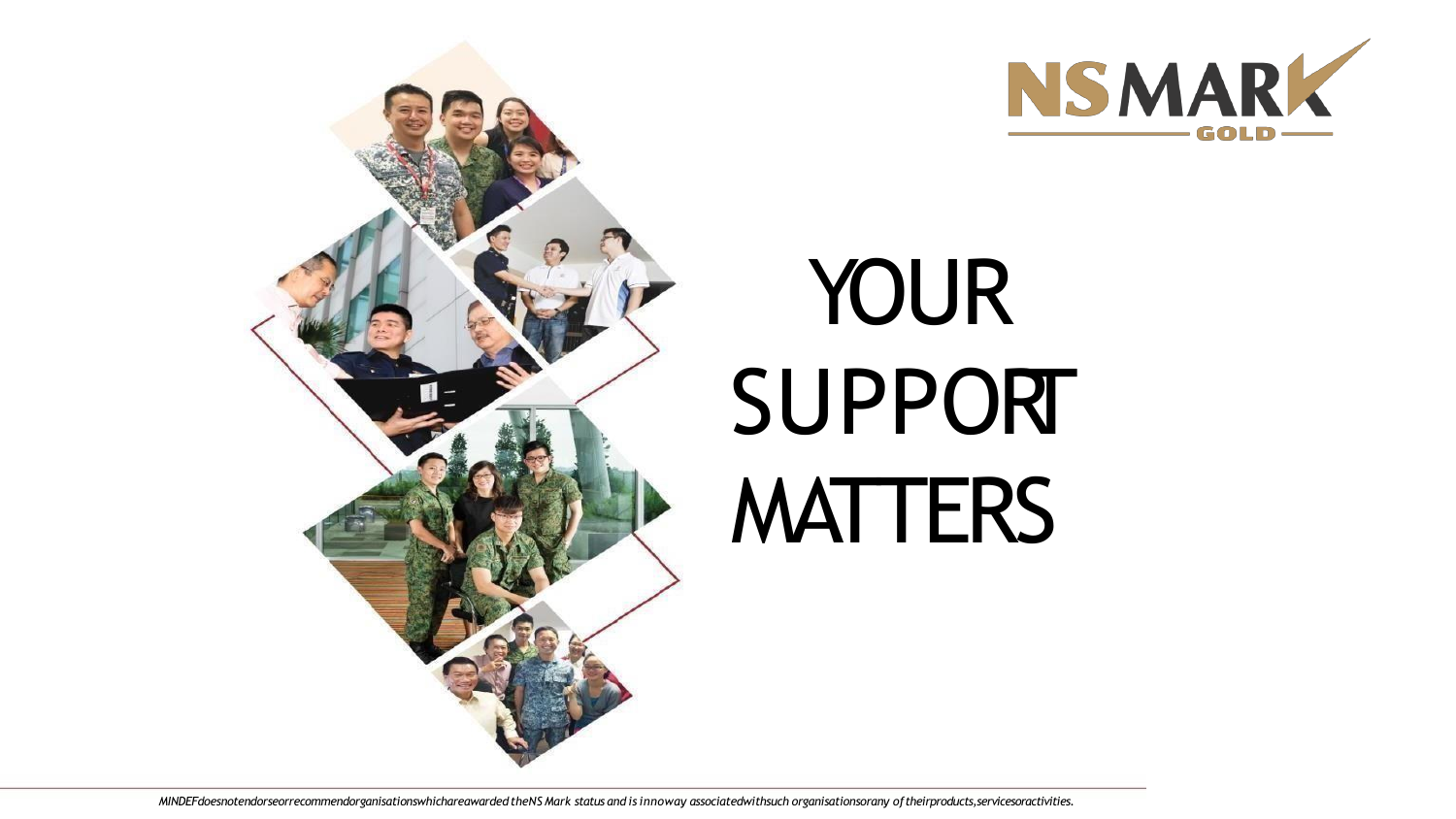### 2022

- **ACRONIS ASIA PTE. LTD.**
- **ARK MANAGEMENT CONSULTANT PTE. LTD.**
- **EX CIVIL AVIATION AUTHORITY OF SINGAPORE**
- **ENERGY WAVE WORLDWIDE PTE. LTD.** f.k.a HHMK PTE. LTD. f.k.a LIFEMAX ASIA PTE. LTD.
- **HHMK PRODUCTION PTE. LTD.**
- WEO CORPORATION PTE. LTD.

MINDEF does not endorse or recommend organisations which are awarded the NS Mark status and is in no way associated with such organisations or any of their products, services or activities.

**NSMAR**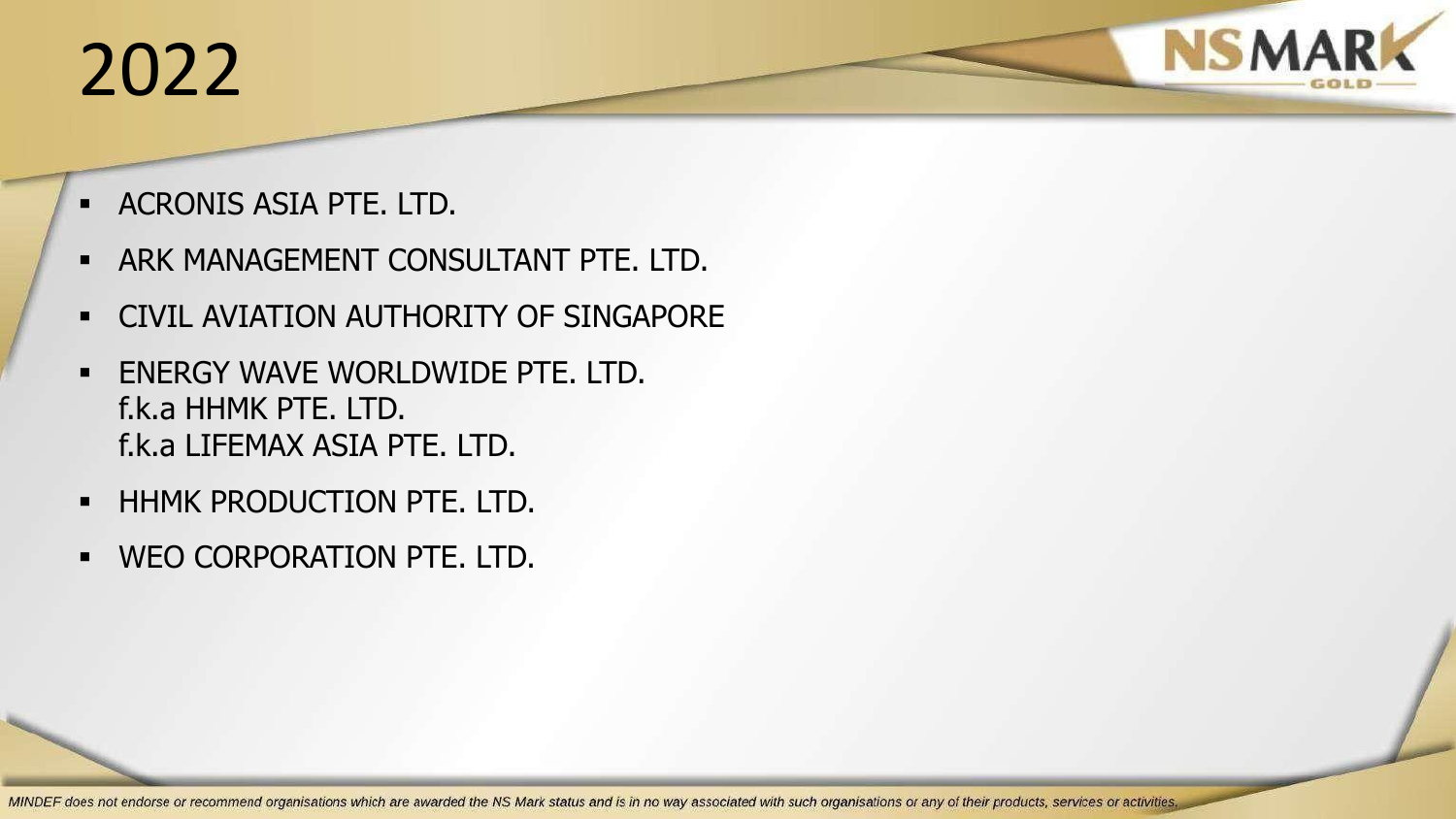### 2021

- AMERICAN CHAMBER OF COMMERCE IN **SINGAPORE**
- AAS @ 217 EAST COAST ROAD PTE. LTD. f.k.a AA TRAFFIC PTE. LTD.
- AAS ACADEMY PTE. LTD.
- **AAS INSURANCE AGENCY PTE. LTD.** f.k.a AA INSURANCE SERVICES PTE. LTD. f.k.a AA FINANCIAL PLANNERS PTE. LTD.
- **ACCOUNTING AND CORPORATE REGULATORY** AUTHORITY
- **ACTIVE FIRE PROTECTION SYSTEMS PTE. LTD.** f.k.a FENCER SYSTEMS PTE LTD
- **ADSAN LAW LLC** f.k.a YEO-LEONG & PEH LLC
- **ADVANCED ENGINEERING GROUP** (INTERNATIONAL) PTE. LTD.
- **ADVENTURE 21 OUTDOOR AND TRAVEL** OUTFITTERS PTE. LTD.

**NSMA** 

- AE LEASING (SINGAPORE) PTE. LTD.
- AEGIS BUILDING & ENGINEERING PTE LTD
- **AGILITY SHIPPING PTE. LTD.**
- **AI TONG SCHOOL**
- AJ2 HOLDINGS PTE. LTD. f.k.a THE CURTAIN BOUTIQUE (S) PTE. LIMITED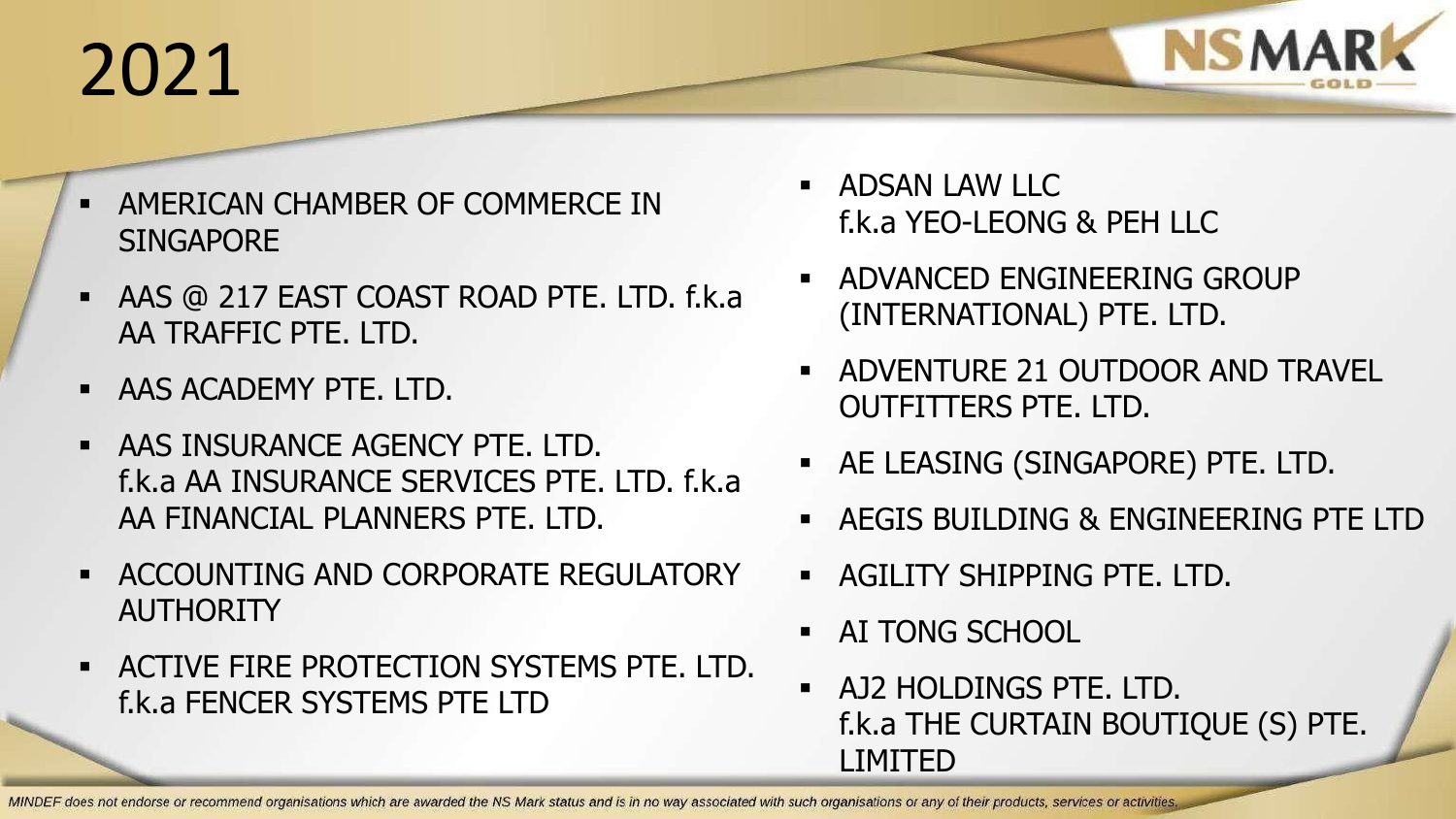- AJ2 HOLDINGS PTE. LTD. f.k.a THE CURTAIN BOUTIQUE (S) PTE. LIMITED
- **AME INTERNATIONAL PTE. LTD.** f.k.a AUTOMATED MACHINERY & EQUIPMENT PTE. LTD.
- **ANNAIK LIMITED** f.k.a ANNAIK PRIVATE LIMITED f.k.a ANN AIK PTE LTD
- ASIA MEDICAL ENVIRO SERVICES PTE. LTD.
- **ASME MARINE PTE LTD**

.

**ASSOCIATION OF PROCESS INDUSTRY** 

- ASTEEM PRODUCTS PTE LTD
- **ATLANTIC OPTICS PTE. LTD.**
- AUTOMOBILE ASSOCIATION OF **SINGAPORE**
- AUTOSWIFT RECOVERY PTE LTD f.k.a AUTO SWIFT RECOVERY PTE LTD

**NSMA** 

- **AUTOWORLD HUB PTE. LTD.**
- AV ONE FM & ENGINEERING PTE. LTD.
- **BANLI TRADING PTE. LTD.**
- BENDEMEER PRIMARY SCHOOL
- BLACK DOT PTE. LTD.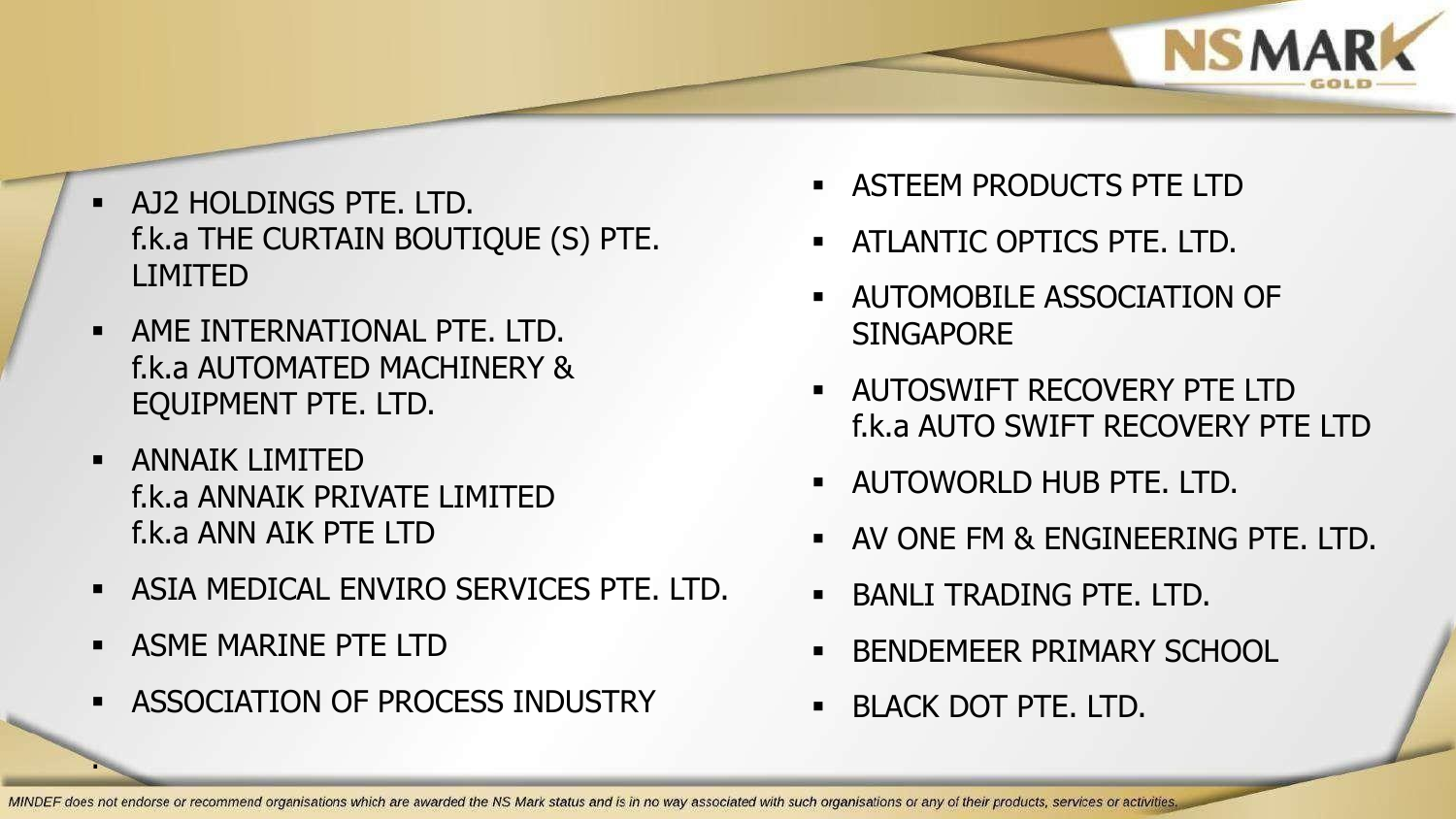- BLACK-TACTICAL.COM
- BRAIN-TOO-FREE VENTURES PTE. LTD.
- BRAND FINANCE CONSULTANCY (SINGAPORE) PTE LTD
- BUILDING AND CONSTRUCTION **AUTHORITY**
- BUKIT PANJANG PRIMARY SCHOOL\
- BUSADS PTE LTD
- CA SAFETY TECHNOLOGY PTE LTD
- CAMP CHALLENGE PTE. LTD.
- CASINO REGULATORY AUTHORITY

CATERMAS ENGINEERING PRIVATE LIMITED

**NSMAR** 

- CBG LOGISTICS (S) PTE. LTD. f.k.a J & F SEALINK (S) PTE. LTD. f.k.a J &F SEALINK (S) PTE. LTD.
- CELLIGENICS PTE. LTD.
- CEN TECH PTE. LTD.
- CERAGEM INTERNATIONAL MARKETING PTE. LTD.
- CHANGI AIRPORT GROUP (SINGAPORE) PTE. LTD.
- CHEMICAL INDUSTRIES (FAR EAST) LIMITED.
- CHIJ ST. NICHOLAS GIRLS' SCHOOL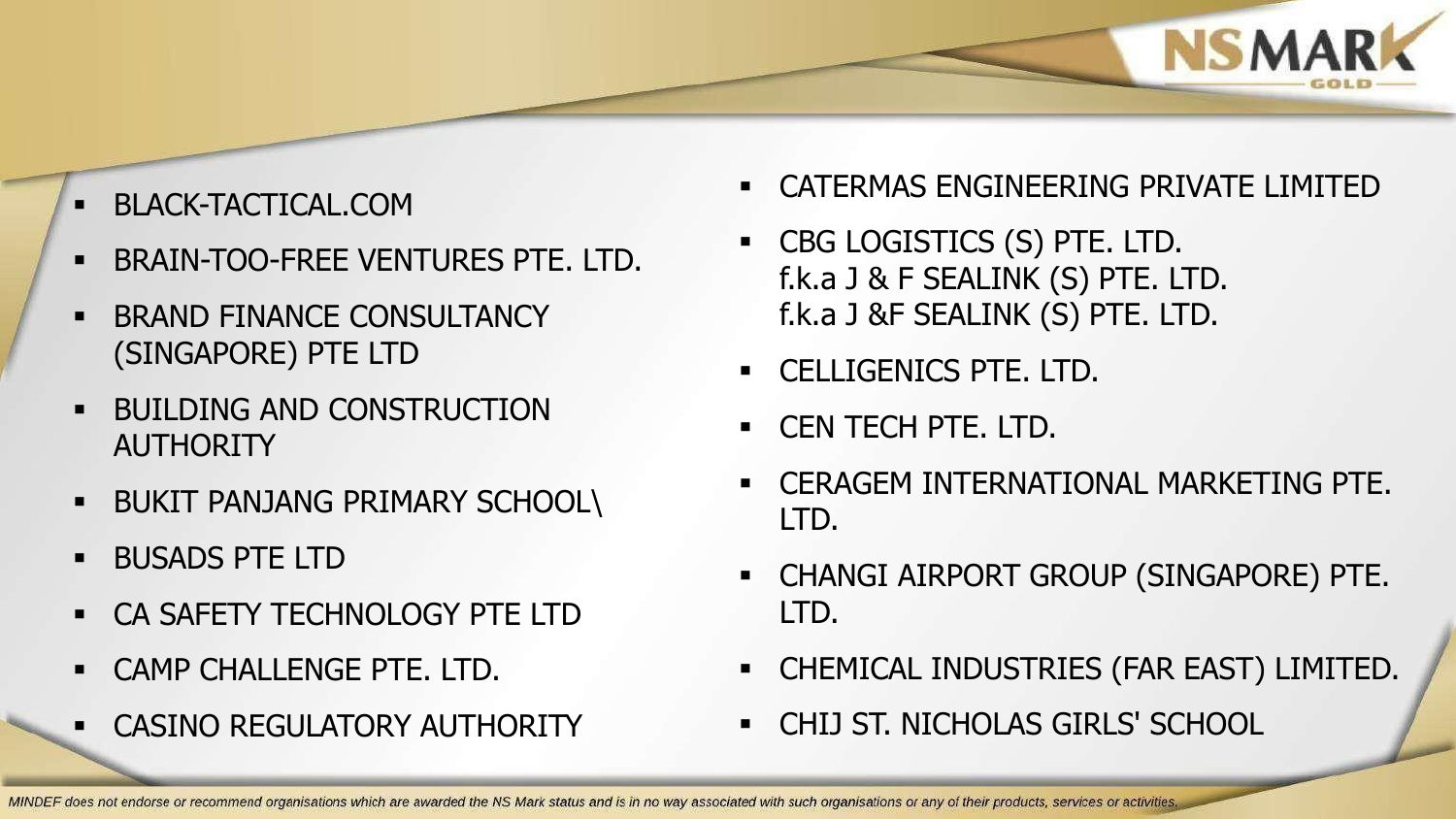- CHIN YUAN METAL PTE LTD
- CITY DEVELOPMENTS LIMITED
- CITY MUSIC COMPANY PRIVATE LIMITED
- CIVIL SERVICE COLLEGE
- COLD STORAGE SINGAPORE (1983) PTE LTD
- COMMONWEALTH SECONDARY SCHOOL
- CONCORD ASSOCIATES PTE. LTD.
- CONNY TECH PTE. LTD.

 CORPORATION SERVICE COMPANY (SINGAPORE) PTE. LTD. f.k.a IP MIRROR PTE. LTD. f.k.a IP MIRROR SINGAPORE PTE. LTD. f.k.a O.M.E SOLUTIONS PTE LTD

**NSMAR** 

- COSEM SAFETY & SECURITY SERVICES PTE. LTD.
- CRAMOIL SINGAPORE PTE LTD
- **DAIFUKU MECHATRONICS (SINGAPORE) PTE** LTD
- DANOVEL PTE LTD
- **DECLARATORS PTE. LTD.**
- **DEFENCE SCIENCE AND TECHNOLOGY AGENCY**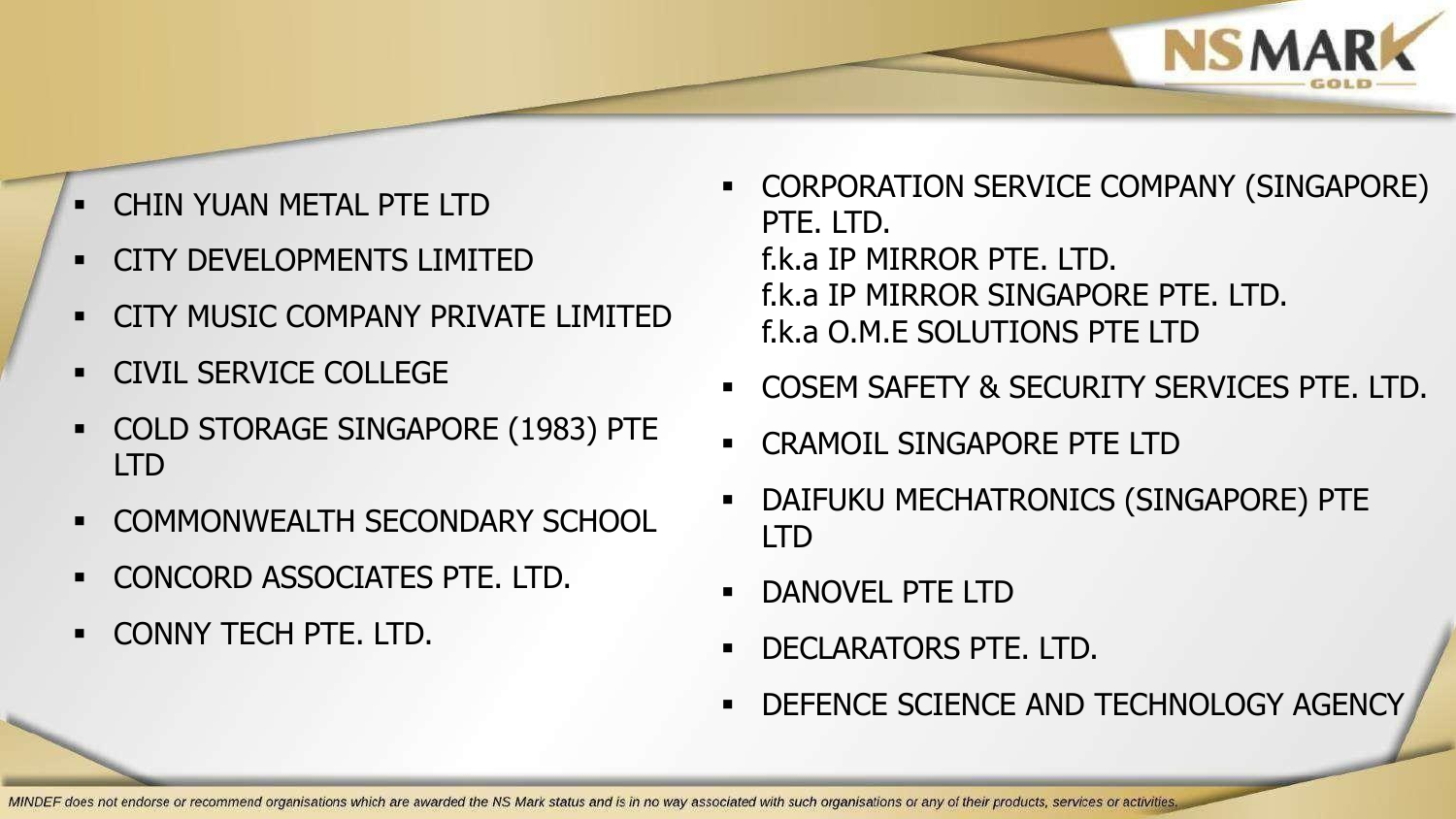- DEUTSCHE BANK AKTIENGESELLSCHAFT f.k.a EUROPEAN ASIAN BANK AKTIENGESE LLSCHAFT
- DIVERSE SOLUTIONS PTE. LTD.
- **DUNEARN SECONDARY SCHOOL**
- DUNMAN HIGH SCHOOL
- DYNAMIX LEARNING LLP
- **E2E GLOBAL SERVICES PTE. LTD.** f.k.a HMS MANPOWER SERVICES PTE. LTD
- EASTERN NAVIGATION PTE. LTD.
- ECOXPLORE PTE. LTD.

 eLC PTE. LTD. f.k.a eLEARNING CONSULTANTS PTE. LTD. f.k.a MEDIX MULTIMEDIA CONSULTANCY PTE LTD

**NSMA** 

- **ELTRACO CORPORATION PTE. LTD.**
- **ELXR PTE. LTD.**
- **EMERGENETICS ASIA PACIFIC PTE. LTD.** f.k.a EMERGENETICS CAELAN & SAGE PTE. LTD. f.k.a EMERGENETICS ASIA PTE. LTD.
- **ENOVATE PTE. LTD.** f.k.a ALUFORM ROOF & FACADE PRIVATE LIMITED
- **ENTREE MEDIA PTE. LTD.**
- **ENVIRONMENTAL MANAGEMENT ASSOCIATION** OF SINGAPORE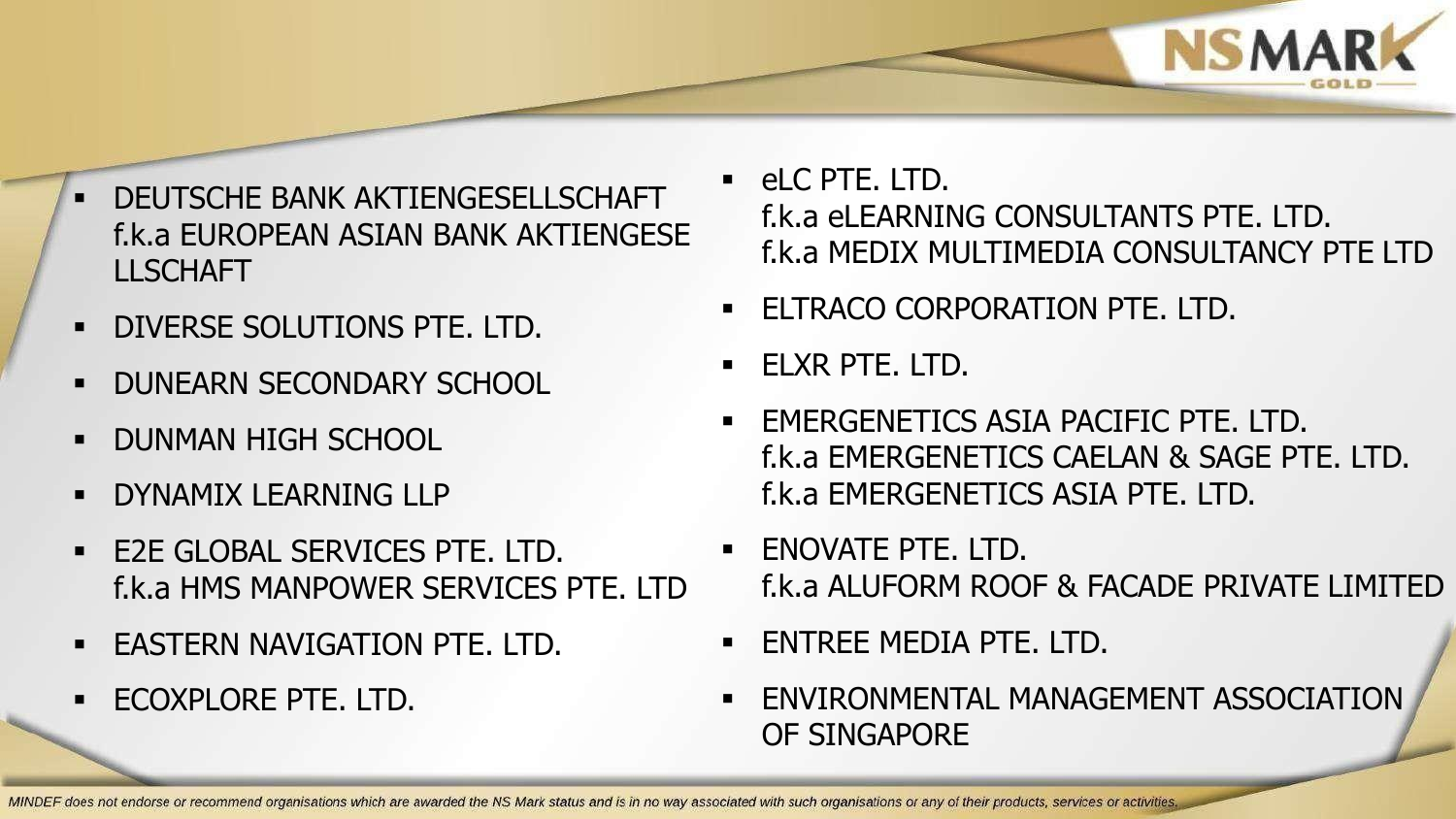- ERECT GROUP (SINGAPORE) PTE. LTD. f.k.a ERECT SCAFFOLDING (PTE) LTD f.k.a ERECT SCAFFOLDING (PTE) LTD
- ETHOZ GROUP LTD.
- EVENT BUSINESS MANAGEMENT PTE. LTD. GE LINES PTE. LTD.
- EVERGREEN SECONDARY SCHOOL
- EXPERIENCE ACE
- FACEBOOK SINGAPORE PTE. LTD.
- **FIGHTER FITNESS PTE. LTD.**
- FLEXSPEED TECHNOLOGY PTE. LTD.
- FOCUS NETWORK AGENCIES (SINGAPORE) PTE LTD
- FOH FOH CO. (PTE) LTD
- **FORCE-ONE SECURITY PTE. LTD.**
- **FREDRIK MARINE IT SERVICES PTE. LTD.** f.k.a EXECUTIVE PUBLISHING PTE. LTD.

**NSMA** 

- 
- GLOBAL TRAINING SERVICES PTE. LTD.
- **GO AHEAD SINGAPORE PTE. LTD.** f.k.a GO AHFAD LOYANG PTF. LTD.
- GOLDBELL LEASING PTE LTD
- GREAT ART DESIGN & BUILD PTE. LTD. f.k.a GREAT ART INTERIOR DESIGN AND CONTRACT PTE. LTD.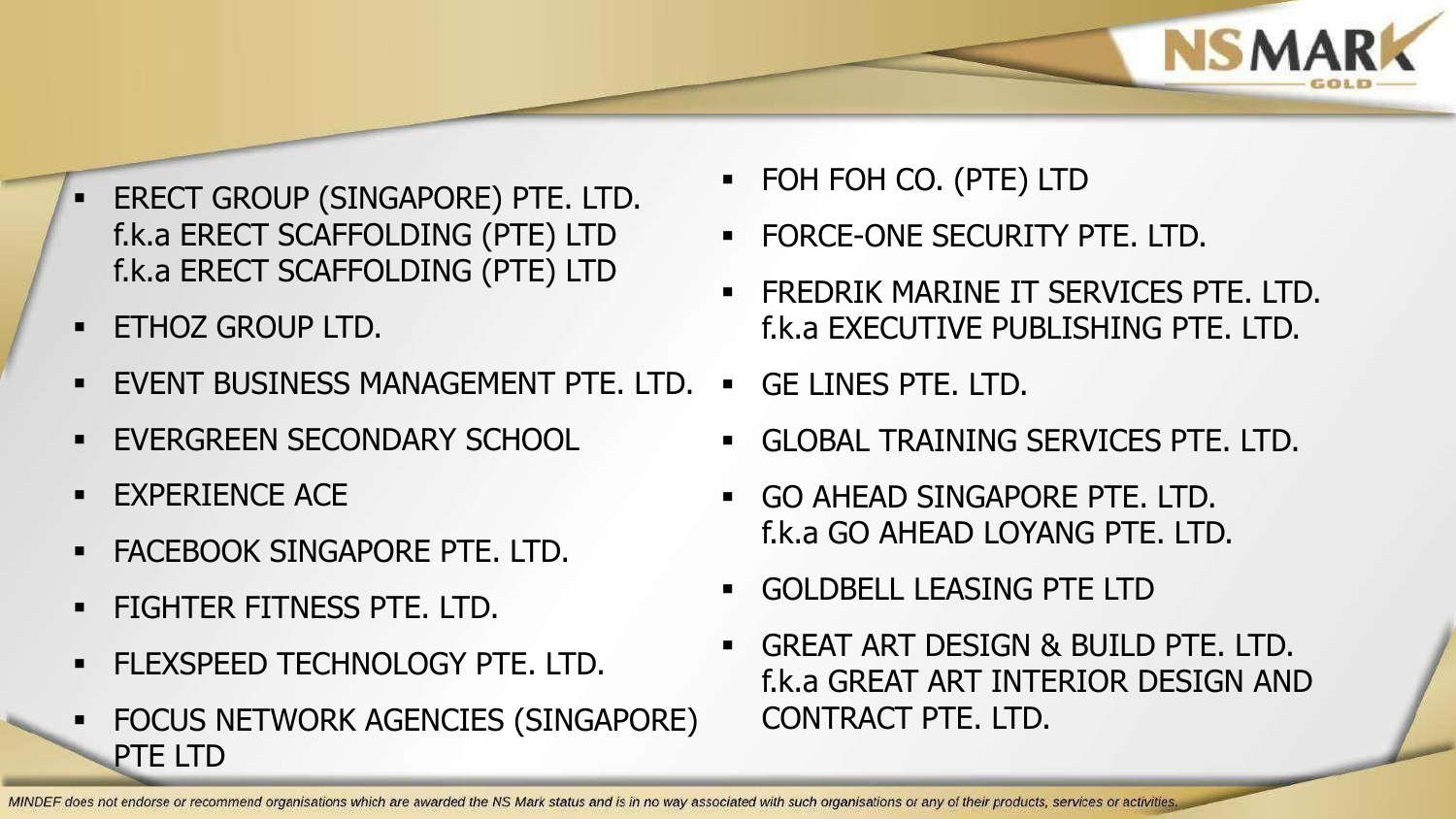- GUANGYANG PRIMARY SCHOOL
- HIAP HENG HEAVYEQUIPMENT CO PTE LTD
- **HIGHWAY INTERNATIONAL PRIVATE** LIMITED
- HMS ASSURANCE
- HOUSING AND DEVELOPMENT BOARD
- HUBER'S PTE. LTD.
- HUP LEE MARINE SERVICES PTE LTD
- HUP MENG LOGISTICS PTE. LTD.
- **HUP MENG PTE. LTD.** f.k.a HUP MENG SING LIAN
- **HUP MENG TRANSPORT SERVICE**
- IEG OILFIELD SERVICES PTE. LTD. f.k.a SUBSEA STRUCTURE PTE. LTD.
- **INFOLOGIC PTE LTD**
- INLAND REVENUE AUTHORITY OF SINGAPORE

**NSMA** 

- **EXECUTE OF TECHNICAL EDUCATION**
- **ISEAS YUSOF ISHAK INSTITUTE**
- **E** IZAH RAHMAN CORNER
- J I TRADING & MANUFACTURING PTE LIMITED f.k.a J I TRADING PTE LTD f.k.a J I ENTERPRISES PTE LTD
- **JAB DESIGN PTE. LTD.**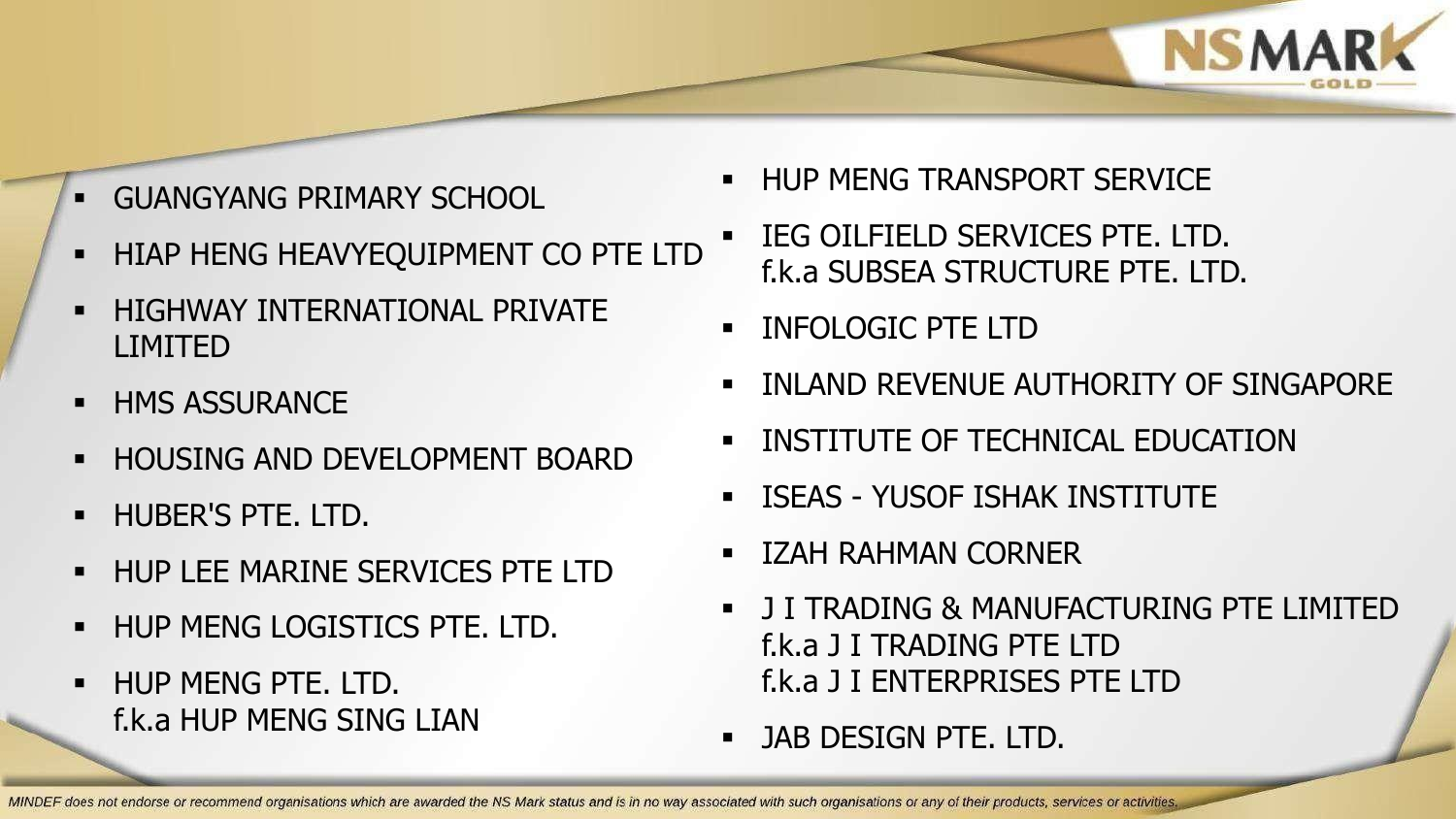- JACOBSON GLOBAL LOGISTICS (SINGAPORE) PTE. LIMITED
- **-** JEC TECHNOLOGY PTE. LTD.
- JTC CORPORATION
- JUDICIARY, STATE COURTS
- JURONG MARINE SERVICES PTE LTD
- KACIFIC BROADBAND SATELLITES LTD. f.k.a KACIFIC BROADBAND SATELLITES PTE. LTD.
- KEE MARINE PTE. LTD.
- KEYFIELDS PTE. LTD.
- KURO + KAGI PTE. LTD.
- LAUGHING KOOKABURRA'S CORNER PTE. LTD.
- MARINA OFFSHORE PTE LTD
- MARITIME AND PORT AUTHORITY OF SINGAPORE

**NSMAR** 

- **THE MARKETING INSTITUTE OF SINGAPORE (MIS)**
- **MARSILING SECONDARY SCHOOL**
- **MCS UNITED GROUP HOLDINGS PTE. LTD.**
- **MONETARY AUTHORITY OF SINGAPORE**
- NAN CHIAU HIGH SCHOOL
- **NANOSUN PTE. LTD.**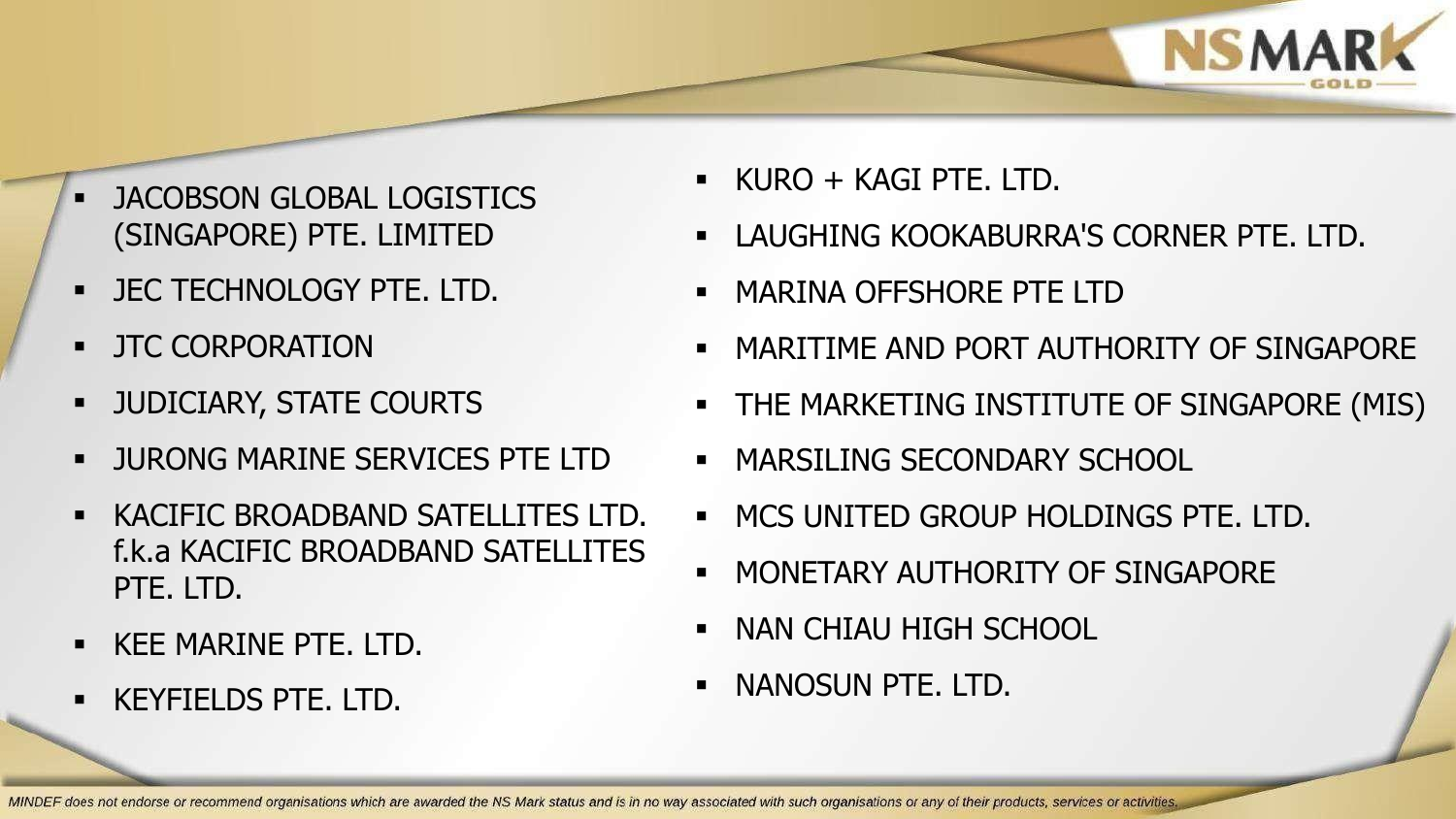- NANYANG TECHNOLOGICAL UNIVERSITY ALUMNI CLUB
- **NAR TRANSPORT & RENTAL**
- NATIONAL ARTS COUNCIL
- NATIONAL UNIVERSITY OF SINGAPORE **SOCIETY**
- NAUMI HOTELS SG PTE. LTD.
- NETE2 ASIA PTE LTD
- NETWORK BOX (SIN) PTE. LTD.
- NEW ZEALAND DEFENCE SUPPORT UNIT (SEA)

PARADISE GROUP HOLDINGS PTE. LTD.

**NSMAR** 

- PAWSITIVE IMAGE LLP
- **PENANSHIN AIR EXPRESS PTE. LTD.**
- **PEOPLE'S ASSOCIATION**
- PICTURE PERFECT PRODUCTIONS PTE. LTD.
- PROGRESS ABMS PTE LTD
- PROVIDEND LTD. f.k.a PROVIDEND LTD. f.k.a PROVIDEND PTE. LTD. f.k.a ASCENDUR CONSULTING PTE. LTD.
- PUBLIC UTILITIES BOARD
- QOO10 PTE. LTD.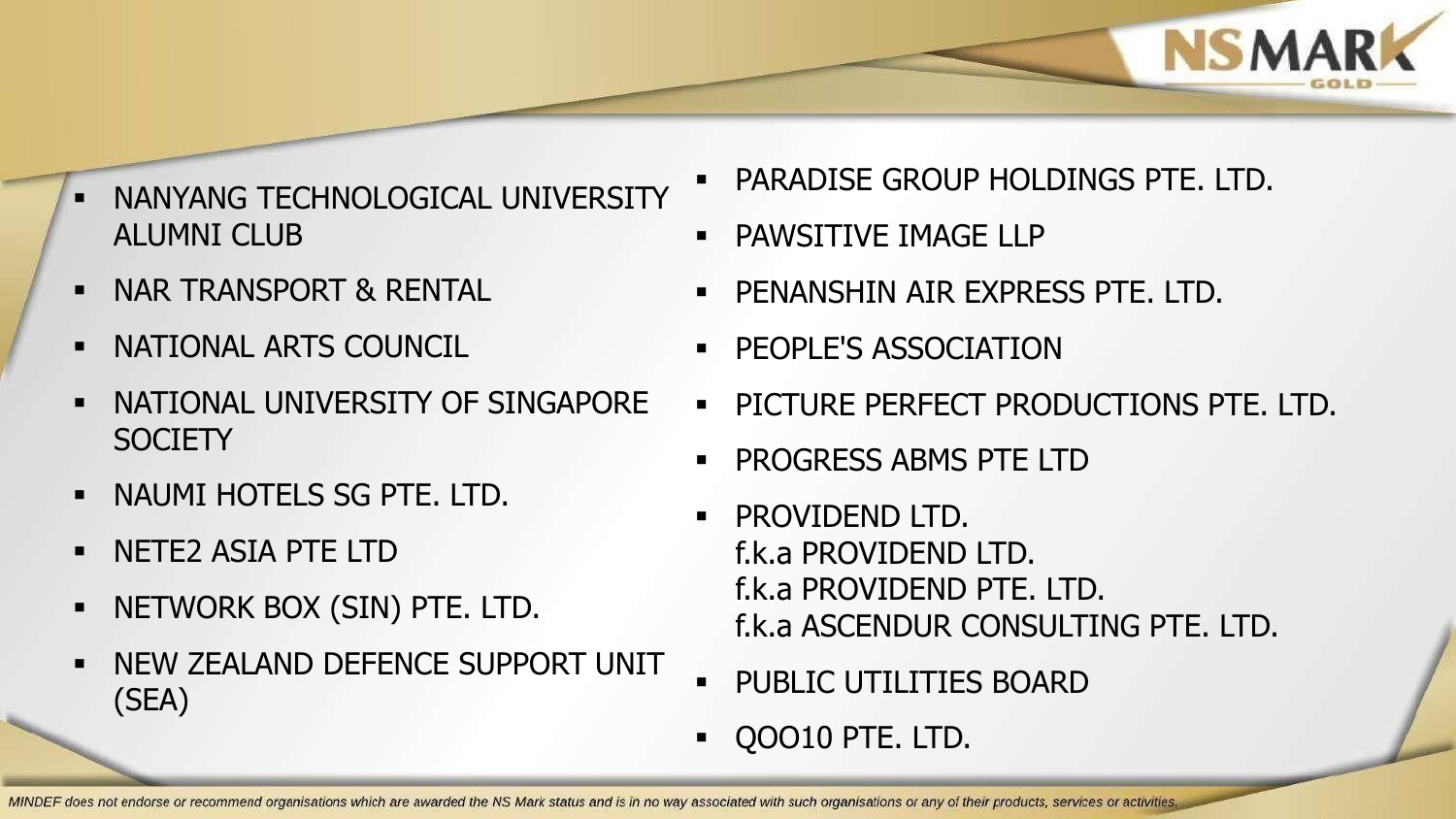- QUANTEDGE CAPITAL PTE. LTD.
- QUANTISYS PRIVATE LIMITED
- QUANTUM INTEGRATION PTE. LTD.
- RACER TECHNOLOGY PTE LTD f.k.a DON PLASTIC PTE LTD
- RAMKY CLEANTECH SERVICES PTE. LTD.
- REGAL LAMINATION PTE LTD
- ROCKHILL INVESTMENT HOLDINGS PTE. LTD.
- ROYAL INSIGNIA PTE LTD
- **SAF YACHT CLUB**

SAFRA NATIONAL SERVICE ASSOCIATION

**NSMA** 

- SANTE ACCESS SYSTEM PTE. LTD. f.k.a SANTE SCAFFOLDING PTE. LTD.
- **SANTE CRANE & EQUIPMENT PTE. LTD.**
- SANTE MACHINERY PTE LTD
- SANTE SCAFFOLDING PTE. LTD. f.k.a GEG FON INDUSTRIAL PTE LTD
- SBM MANAGEMENT SERVICES PTE. LTD. f.k.a SOMERS MANAGEMENT SERVICES (SINGAPORE) PTE. LTD.
- SEALED NETWORK PTE. LTD. f.k.a CHANCED PRIVATE LIMITED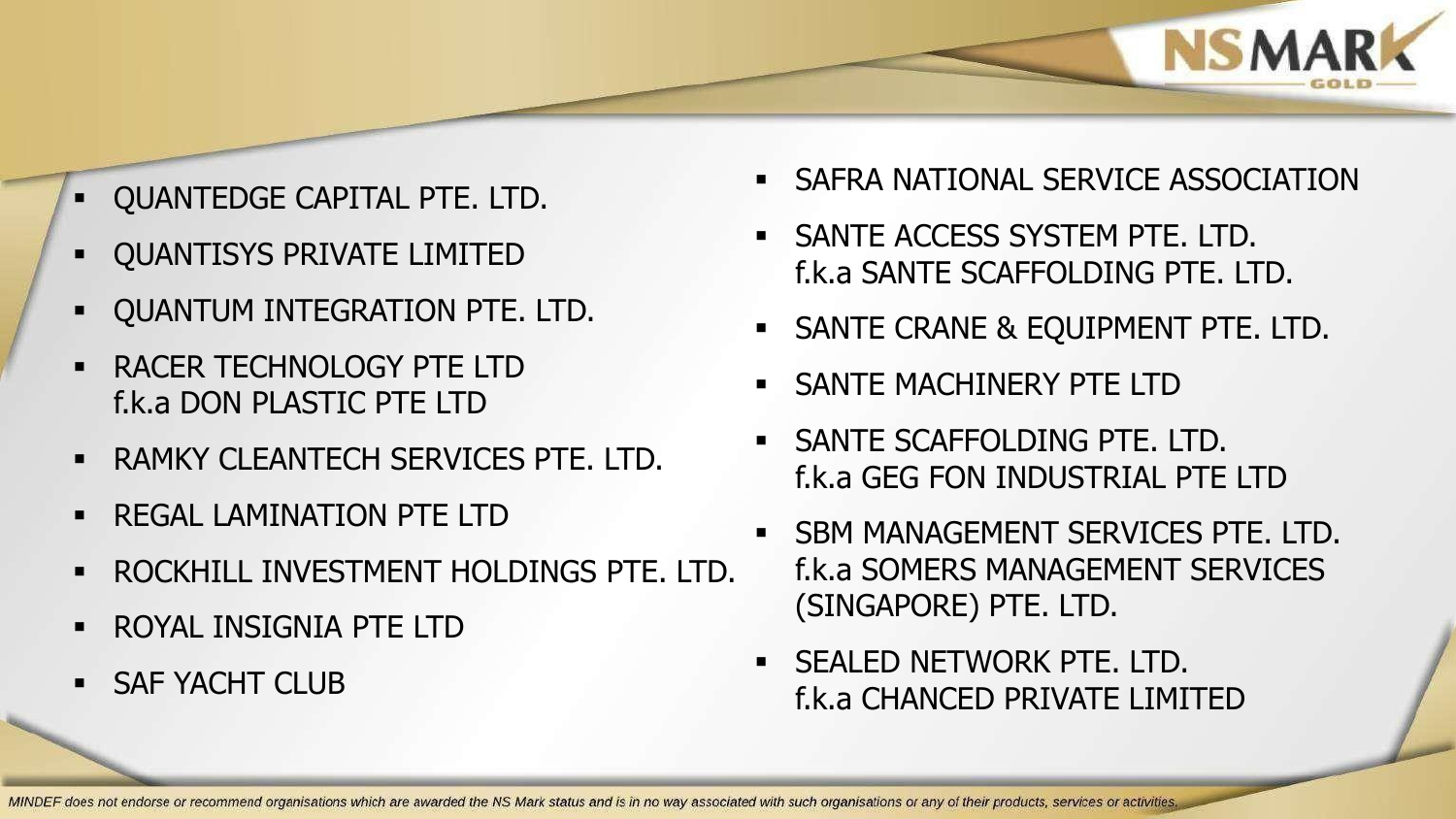- SECOM (SINGAPORE) PTE LTD
- SECURUS PTE. LTD.
- SEE HAI TAT MEDICAL HALL (SINGAPORE) PTE. LTD.
- SEMBWASTE PTE. LTD.
- SENTEK MARINE & TRADING PTE LTD
- SIGMA.3 PTE. LTD. f.k.a SIGMA 3 PTE LTD
- **SINGAPORE AIRLINES LIMITED**
- **SINGAPORE BUSINESS ADVISORS AND** CONSULTANTS COUNCIL LIMITED
- **SINGAPORE BUSINESS FEDERATION**
- SINGAPORE CRUISE CENTRE PTE. LTD.
- SINGAPORE DISCOVERY CENTRE LTD
- SINGAPORE GENERAL HOSPITAL PTE LTD
- SINGAPORE HUMAN RESOURCES INSTITUTE (SHRI)

**NSMAR** 

- SINGAPORE INDIAN CHAMBER OF COMMERCE & INDUSTRY f.k.a SINGAPORE INDIAN CHAMBER OF **COMMERCE**
- **SINGAPORE LAND AUTHORITY**
- SINGAPORE MEDICAL COUNCIL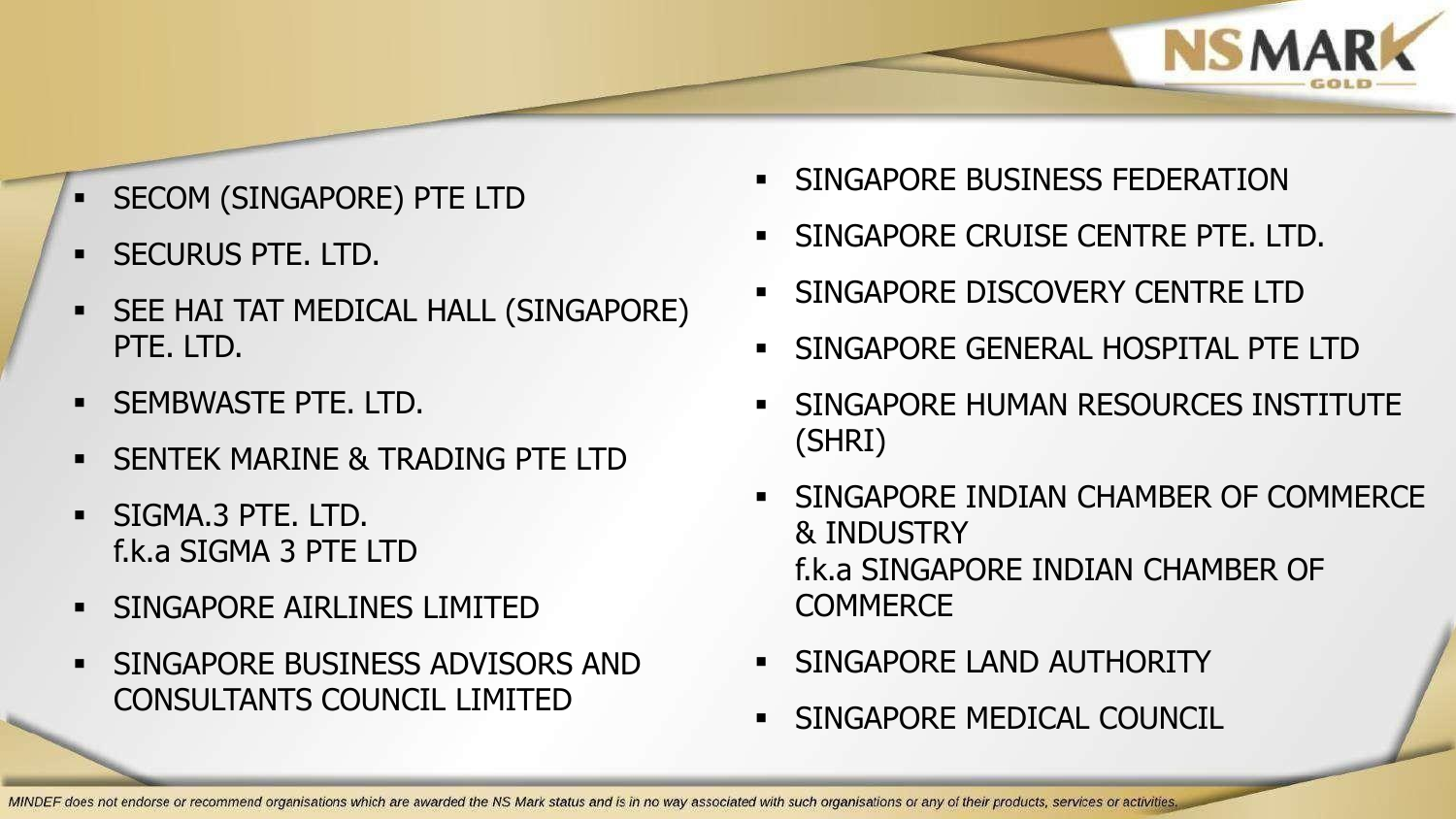- SINGAPORE POLYTECHNIC
- SINGAPORE PRECISION ENGINEERING AND TECHNOLOGY ASSOCIATION
- SINGAPORE SEMICONDUCTOR INDUSTRY ASSOCIATION
- SINGAPORE TOURISM BOARD
- SINGAPORE UNIVERSITY OF SOCIAL **SCIENCES** f.k.a SIM UNIVERSITY
- SINGSPRING PTE. LTD.
- SJ DEFENCE SERVICES PTE. LTD.
- **SKILLSFUTURE SINGAPORE AGENCY**

**SKYVENTURE VWT SINGAPORE PTE. LTD.** 

**NSMAR** 

- SLIMSTOCK ASIA PACIFIC PTE. LTD.
- SO DRAMA! ENTERTAINMENT f.k.a SAFRA RADIO
- **SP CONSULTING (INTERNATIONAL) PTE LTD**
- **SPADE CONSULTING PTE. LTD.** f.k.a SPADE SERVICES PTE. LTD.
- **SPLASH PRODUCTIONS PTE. LTD.**
- ST ENGINEERING AEROSPACE ENGINES PTE. LTD.
- **ST ENGINEERING AEROSPACE SYSTEMS PTE.** LTD.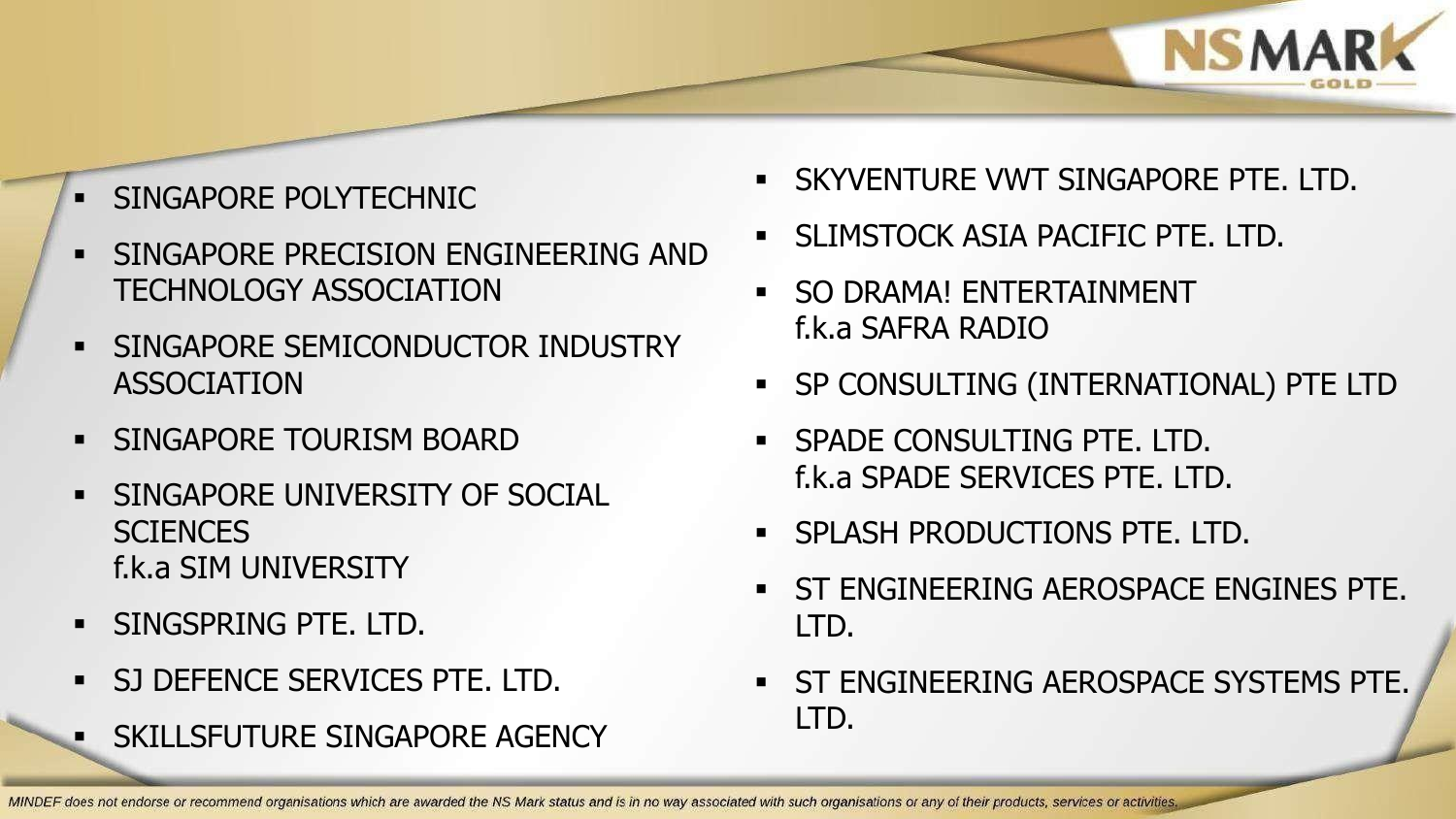- ST ENGINEERING DIGITAL SYSTEMS PTE. LTD.
- **ST ENGINEERING LAND SYSTEMS LTD.**
- SUNTEC SINGAPORE INT'L CONVENTION & EXHIBITION CENTRE
- SUPERFIT PTE. LTD.

TANGLIN CLUB

- SURBANA JURONG PRIVATE LIMITED f.k.a TJ HOLDINGS (II) PTE. LTD.
- SWIRE PACIFIC OFFSHORE OPERATIONS (PTE) LTD
- SYNERGY FINANCIAL ADVISERS PTE. LTD.

**TEMASEK FOUNDATION LTD.** f.k.a TEMASEK FOUNDATION MANAGEMENT SERVICES CLG LIMITED

**NSMAR** 

- TEMASEK POLYTECHNIC
- THATZ INTERNATIONAL PTE LTD f.k.a NETQ TECHNOLOGY (SINGAPORE) PRIVATE LIMITED
- **THE ASSOCIATION OF BANKS IN SINGAPORE**
- TLS ASIA LLP
- **TOP ADVERTISING PTE. LTD.**
- **TOWER TRANSIT SINGAPORE PTE. LTD.**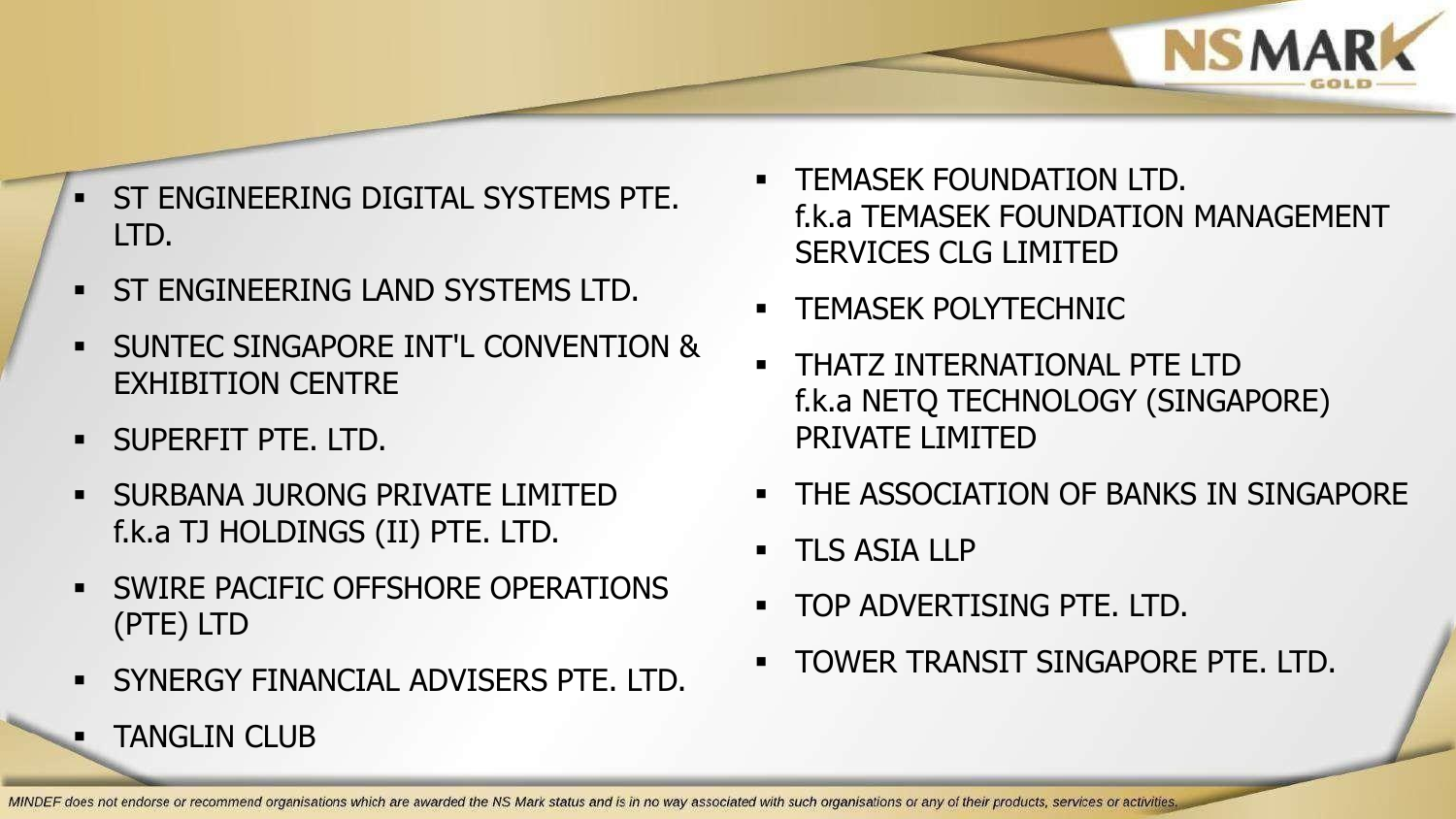- TT INNOVATION AND TECHNOLOGY PTE. LTD. f.k.a TJ INNOVATION & TECHNOLOGY PTE. LTD.
- UNISTRONG TECHNOLOGY (S) PTE. LTD.
- **VISION ONE PTF. LTD.**
- WALLENIUS MARINE SINGAPORE PTE. LTD. f.k.a WALLENIUS SHIP MANAGEMENT PTE LTD
- WAN SHON TRADING PTE. LTD.
- WARREN GOLF & COUNTRY CLUB
- WATT WAH PETROLEUM HAULAGE PTE LTD
- WATTON GROUP PTE. LTD.
- WEARVR.ONE PTE. LTD.

WERKZ ENGINEERING PRIVATE LIMITED

**NSMAR** 

- YAYASAN MENDAKI
- **YR INDUSTRIES PTE. LTD.**
- YUN ONN COMPANY (PRIVATE) LIMITED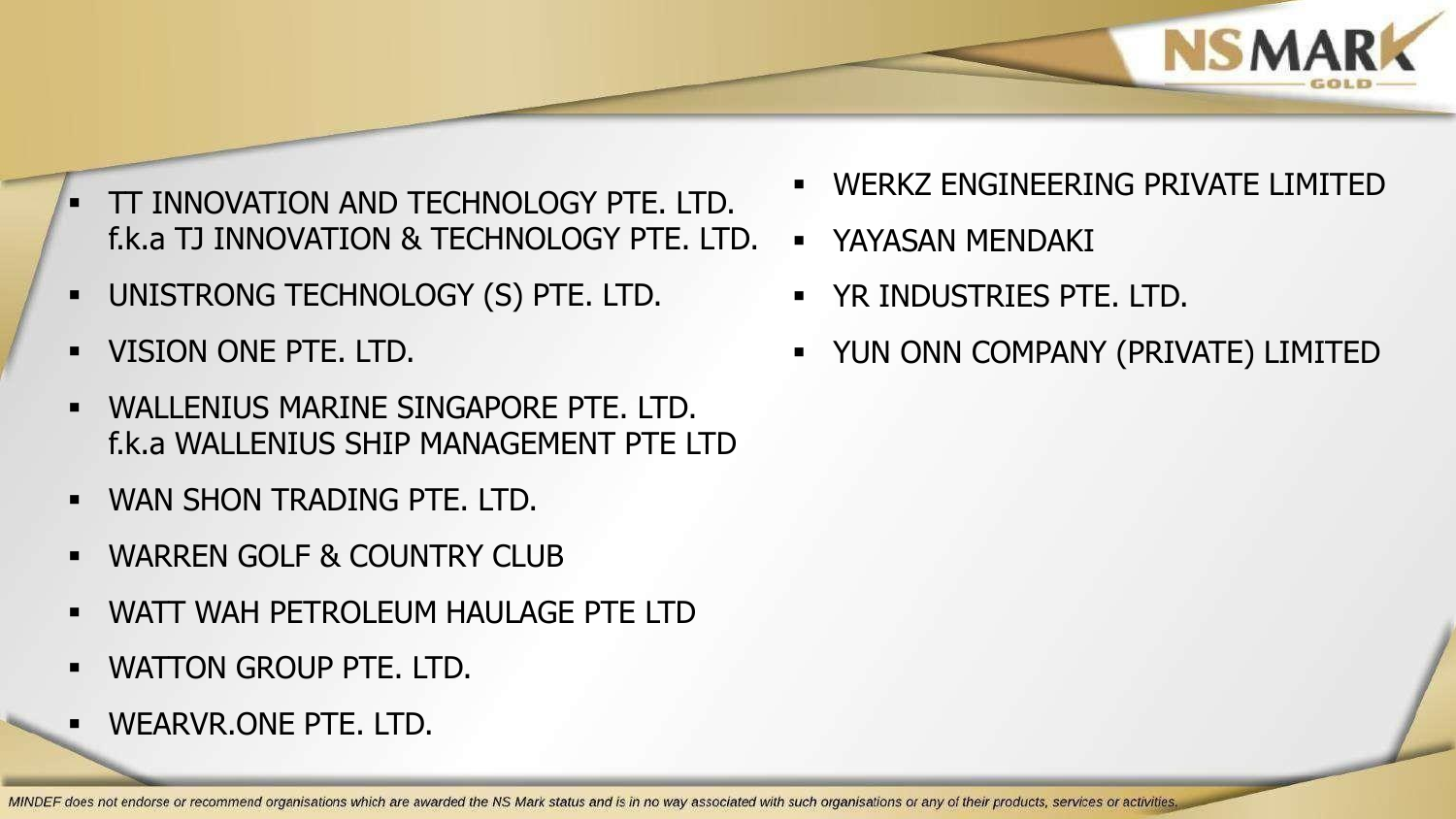## 2020

- 2359 MEDIA PTE LTD
- AAVC ANIMAL & AVIAN VETERINARY CLINIC
- AAVC CLINIC
- **ABSOLUTE KINETICS CONSULTANCY PTE** LTD
- AE LEASING (SINGAPORE) PTE LTD
- AETOS HOLDINGS PTE LTD
- AGENCY FOR INTEGRATED CARE
- AGENCY FOR SCIENCE, TECHNOLOGY AND RESEARCH

AIR LIQUIDE SINGAPORE PTE LTD

**NSMAR** 

- ALL INDUSTRIAL MANUFACTURING PTE LTD
- ALLIED KINSMEN ENVIRONMENTAL SERVICES PTE LTD
- **ALPS GLOBAL LOGISTICS**
- ALPS HOLDINGS PTE LTD
- ALPS PTE LTD
- **AMG CONCEPT PTE LTD**
- AMITY GLOBAL INSTITUTE
- **AMKFSC COMMUNITY SERVICES LTD**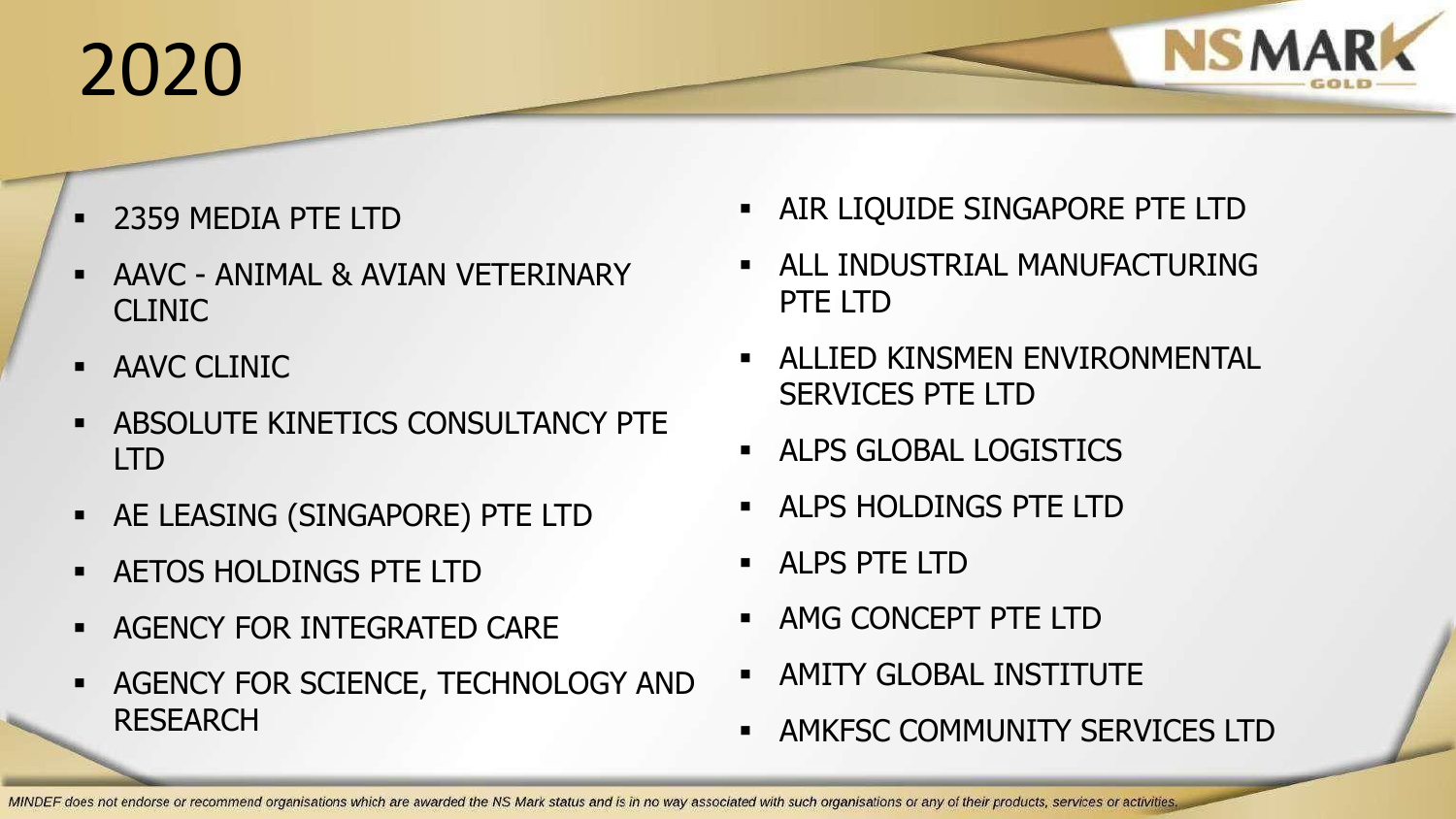- AMS SENSOR PTE LTD AMS SENSORS ASIA PTE LTD
- AMS SENSORS SINGAPORE PTE LTD
- ANATASIS PTE LTD
- **ANDERCO PTE LTD**
- ASHLEY EDISON ASIA PTE LTD
- ASIA PR WERKZ PTE LTD
- **EXATTORNEY-GENERAL'S CHAMBERS**
- BIS INTERNATIONAL PTE LTD
- BIZ SQUARE PTE LTD
- BIZSQUARE MANAGEMENT CONSULTANTS PTE LTD
- BLUE WATER SHIPPING SINGAPORE PTE LTD

**NSMAR** 

- BUILDER'S HUB PTE LTD
- CARNIVAL WIZ PTE LTD
- CATERCONNECT PTE LTD
- CBM PTE LTD
- CHAN RONG FEN BUILDING CONSTRUCTION PTE LTD
- CHEMICAL INDUSTRIES (FAR EAST) LIMITED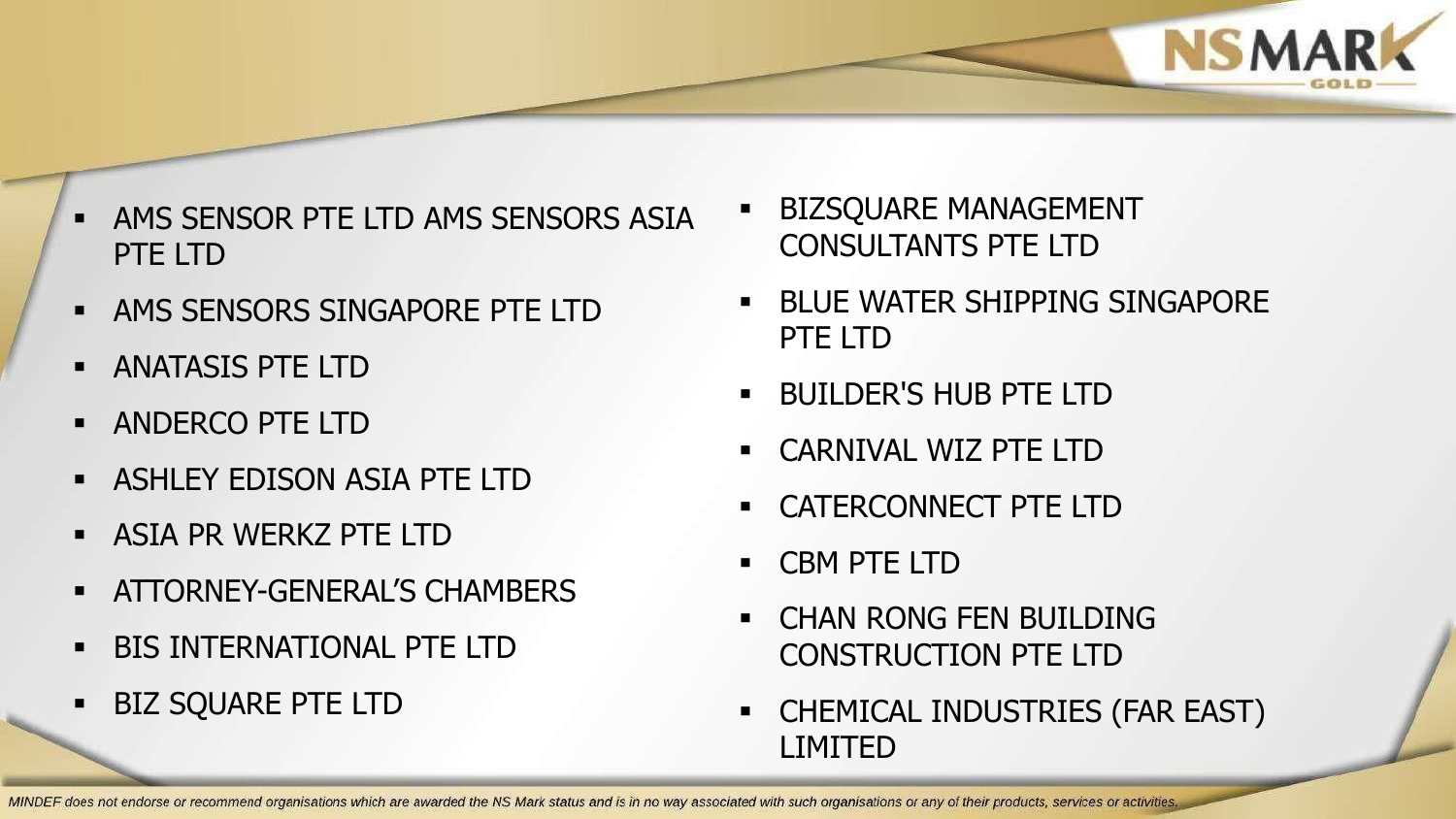- CHEVON INTERNATIONAL (S) PTE LTD
- CHIMERIC TECHNOLOGIES PTE LTD
- CHIU TENG CONSTRUCTION CO. PTE LTD
- CHYE THIAM MAINTENANCE PTE LTD
- **CIVIL SERVICE CLUB**
- **COMFORTDELGRO CORPORATION LIMITED**
- COMMERCIAL ADVISORY PTE LTD
- COSEM SAFETY & SECURITY SERVICES PTE LTD
- CRIMSONLOGIC PTE LTD

DEEP SECURITY SERVICES PTE LTD

**NSMAR** 

- DESISTI ASIA PTE LTD
- DR. WHO WATERWORKS PTE LTD
- DREAM STATION PTE LIMITED
- DREAM WEDDING
- DREAMCATION CRUISES AND TOURS PTE LTD
- ELUXGO HOLDINGS PTE. LTD.
- **ENG HUP SHIPPING PTE LTD**
- ENTERPRISE SINGAPORE
- **EPE PACKAGING PTE LTD**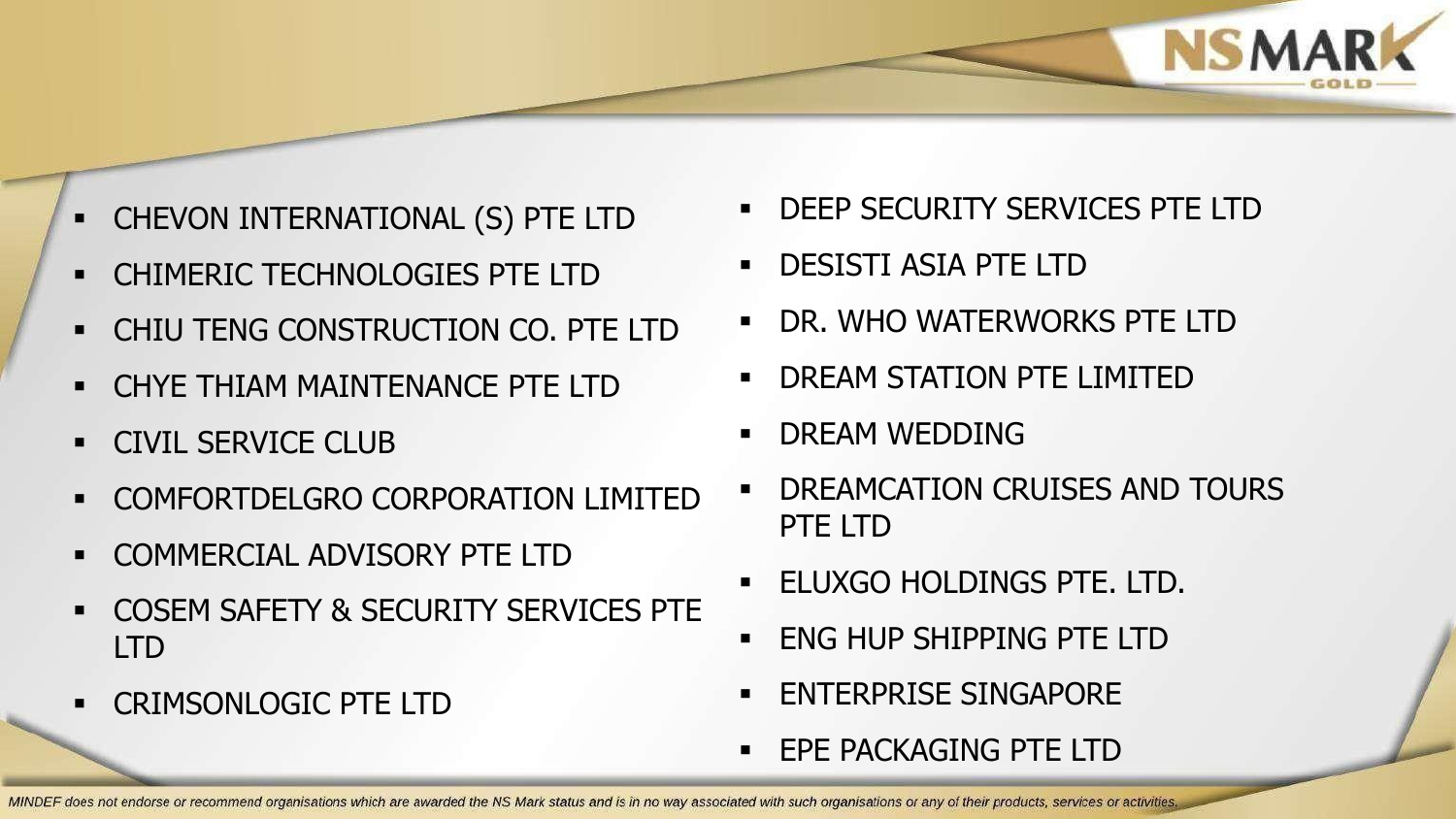

- **FENG MING CONSTRUCTION PTE LTD**
- FIELD CATERING & SUPPLIES PTE LTD
- **FLAKECOAT TECHNOLOGY PTE LTD**
- FORBIS ACCOUNTING PTE LTD
- **FUTUREPLANS**
- GAVIN'S TUITION
- GETS ASIA PTE. LTD
- GIM TIAN LOGISTICS PTE LTD

 GLOBAL INDIAN INTERNATIONAL SCHOOL, SMART CAMPUS

**NSMAR** 

- GRAND COPTHORNE WATERFRONT HOTEL SINGAPORE
- GUAN HOE CHEONG TRADING **COMPANY**
- **HAI WOON TUGBOAT CO PTE LTD**
- **EXECUTE SCIENCES AUTHORITY**
- HEC ELECTRICAL & CONSTRUCTION PTE LTD
- HERAEUS ASIA PACIFIC HOLDING PTE LTD (HSL)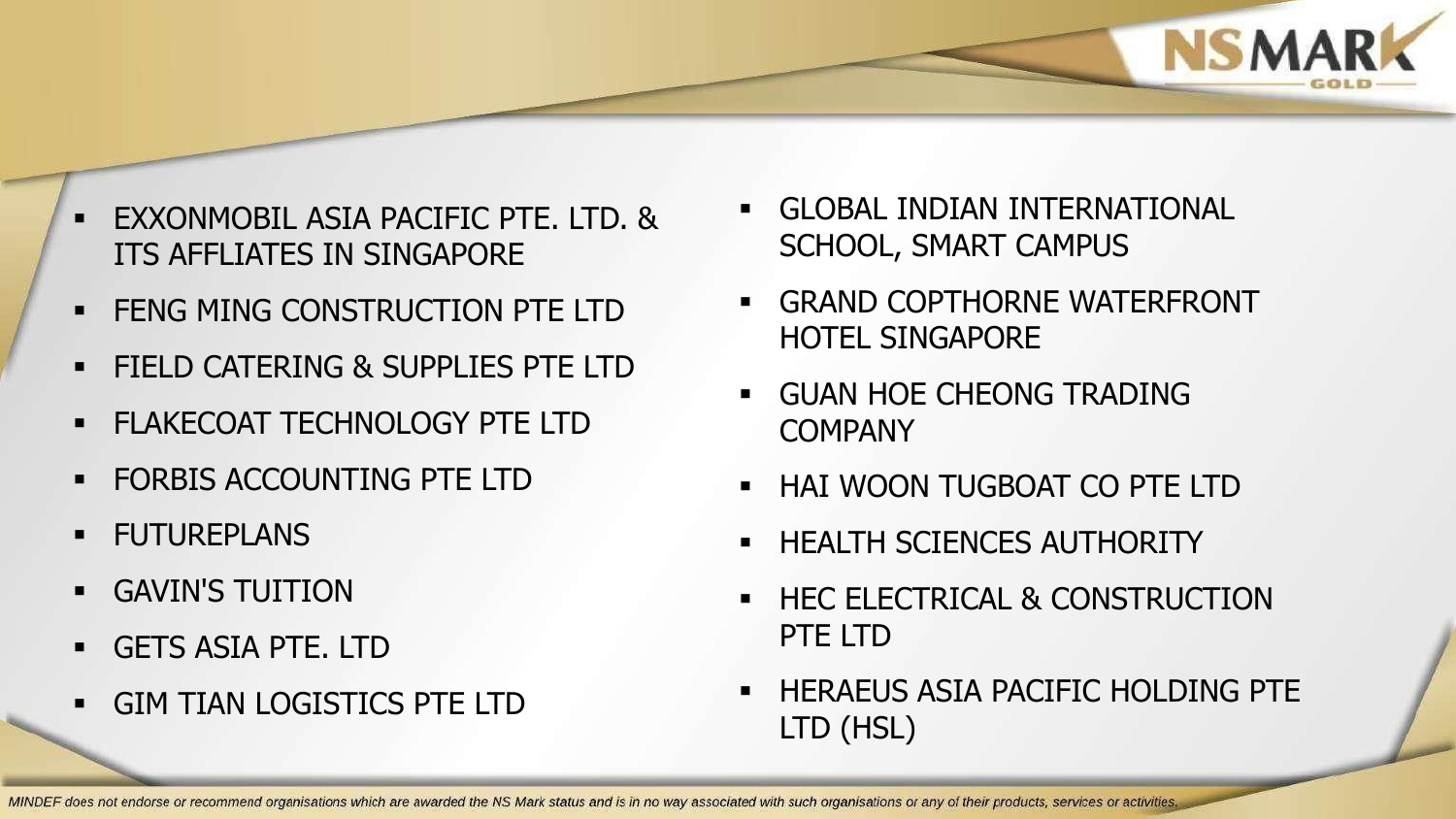- HITACHI ASIA LTD
- HOCK SENG HENG TPT & TRADING PTE LTD
- HOME TEAM SCIENCE & TECHNOLOGY **AGENCY**
- HONG HUP PTE LTD
- HUMAN CAPITAL CONSULTING & SERVICES (S'PORE) PTE LTD
- **HYPEX ENGINEERING & SERVICES PTE LTD**
- HYSHA SINGAPORE PTE LTD
- ICLICK MEDIA PTE LTD
- INA ENGINEERING AND CONSTRUCTION PTE LTD
- **ITAZ PTE LTD**
- JAMBOREE EVENT CONCEPTS PTE LTD

**NSMA** 

- JE SYNERGY ENGINEERING PTE LTD
- JOINT & Y ENTERPRISE PTE LTD
- KBA MARINE SERVICES PTE LTD
- KBA TRAINING PTE LTD
- KELVIN SNG PRODUCTIONS PTE LTD
- LA MARCA INTERNATIONAL PTE LTD
- LEONG POH KEE PTE LTD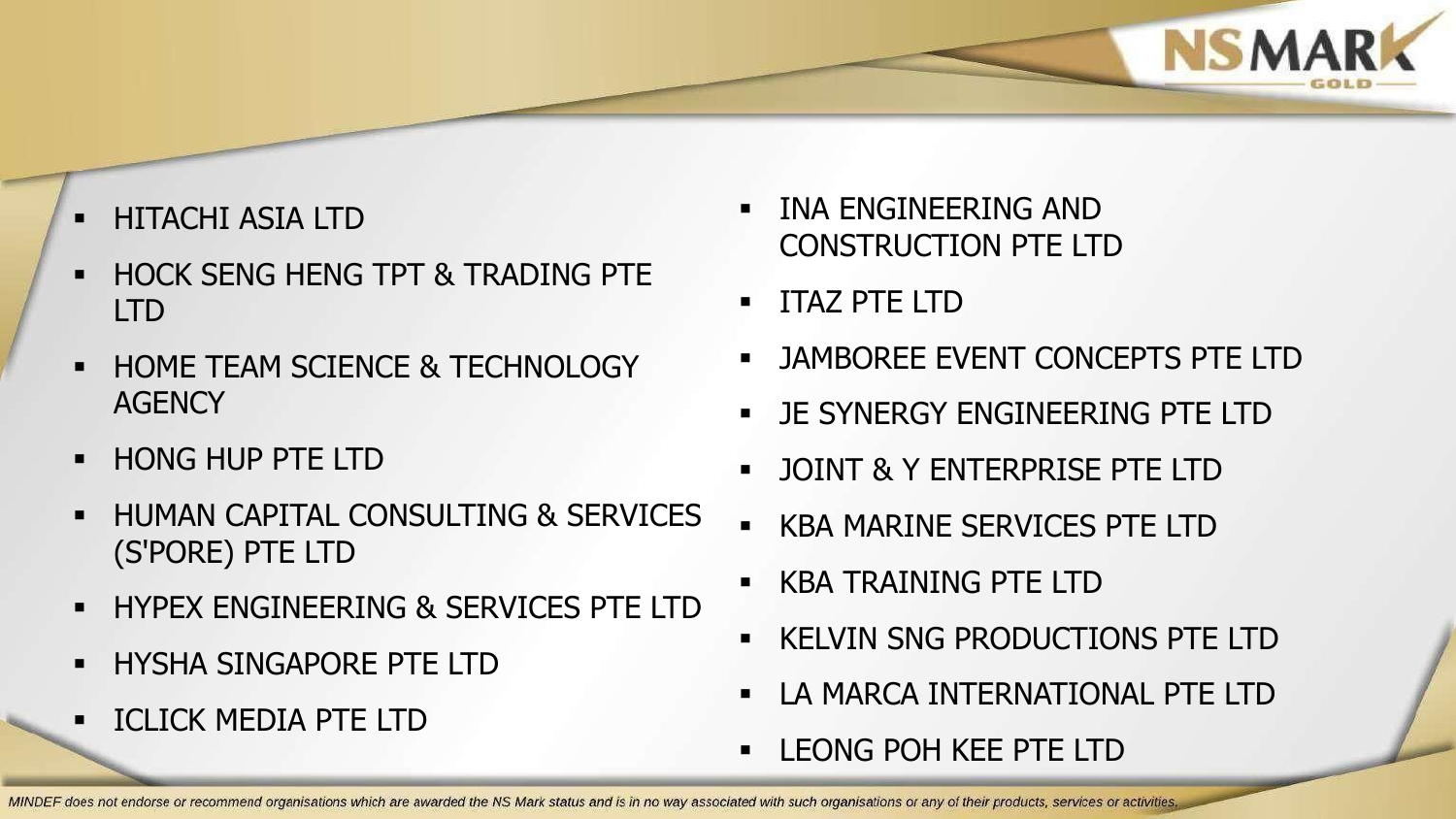- LEY CHOON CONSTRUCTIONS & ENGINEERING PTE LTD
- **LIH MING CONSTRUCTION P/L**
- LIONSBOT INTERNATIONAL PTE LTD
- **LOGWIN AIR + OCEAN SINGAPORE PTE** LTD
- MAA PTE LTD
- MANDATE COMMUNICATIONS (S) PTE LTD
- MAPLE FREIGHT EXPRESS (S) PTE LTD
- **NARINA BAY HOTEL PTE LTD**
- MEDIACORP PTE LTD
- MEL'S HUB PTE LTD
- MICRON SEMICONDUCTOR ASIA OPERATIONS PTE LTD

**NSMAR** 

- MIRADOR BUILDING CONTRACTOR PTE LTD
- **NKM CAR LEASING PTE LTD**
- MMA OFFSHORE PTE LTD
- **NSI GLOBAL PTE LTD**
- NANYANG TECHNOLOGICAL **UNIVERSITY**
- NATIONAL COUNCIL OF SOCIAL **SERVICE**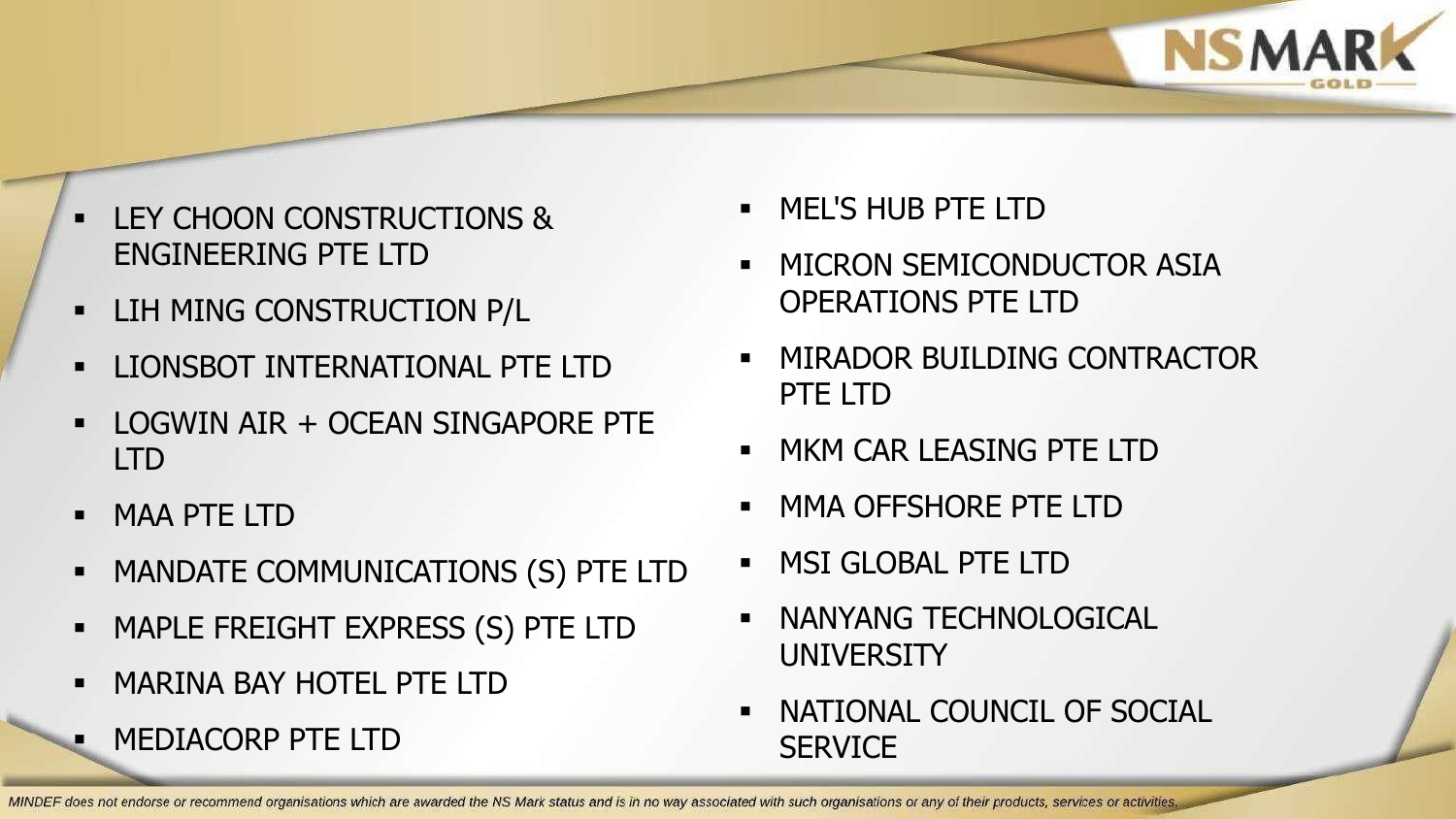- NATIONAL LIBRARY BOARD
- NATIONAL SERVICE RESORT AND COUNTRY CLUB
- NATIVE INC PTE LTD
- NCS PTE LTD
- NEO & PARTNERS GLOBAL PRIVATE LIMITED
- **NEW CENTRAL PTE LTD**
- NSL OILCHEM WASTE MANAGEMENT PTE LTD
- OCEAN EIGHT MARINE PTE LTD

 PACIFIC INTERNATIONAL LINES PTE LTD

**NSMAR** 

- PAL CONTAINER LINE PTE LTD
- **PAL LINE PTF LTD**
- PENGUIN INTERNATIONAL LIMITED
- PREZTIGEZ ASIA PTE LTD
- PRIMARIUS SEARCH CONSULTANCY PTE LTD
- **PRIMARIUS STAFFING PTE LTD**
- **PRINCE'S LANDSCAPE PTE LTD**
- **PROCTER & GAMBLE INTERNATIONAL** OPERATIONS SA SINGAPORE BRANCH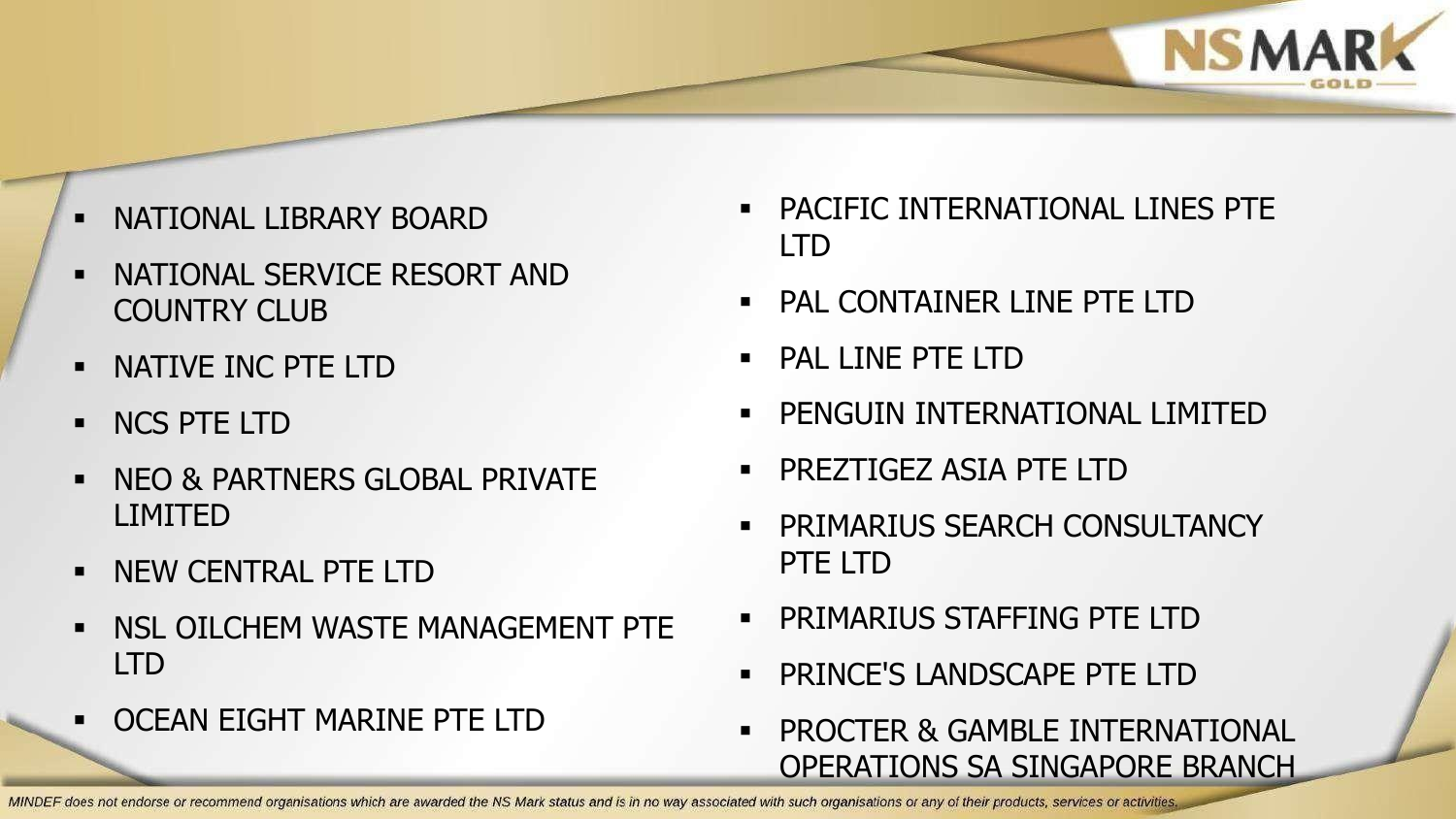- PSA MARINE PTE LTD
- RAINDROP HOLDINGS LLP
- RANGER INVESTIGATION & SECURITY SERVICES PTE LTD
- **REDWOOD SEARCH PTE LTD**
- RENAISSANCE GROUP PTE LTD
- **EXECUTERNATIONAL HOLDINGS PRIVATE** LIMITED
- RICOH (SINGAPORE) PTE LTD
- **RTBS CONSULTANTS PTE LTD**

 RUBICON INTERNATIONAL TALENT EXCHANGE PTE LTD

**NSMAR** 

- SAAA@SINGAPORE
- SCHAEFER SYSTEMS INTERNATIONAL PTE LTD
- SHALOM INTERNATIONAL MOVERS PTE LTD
- SIN HIAP HOE TRANSPORT PTE LTD
- SIN MUI HENG FOOD IND PTE LTD
- SINGAPORE ALE PTE LTD
- SINGAPORE LOGISTICS ASSOCIATION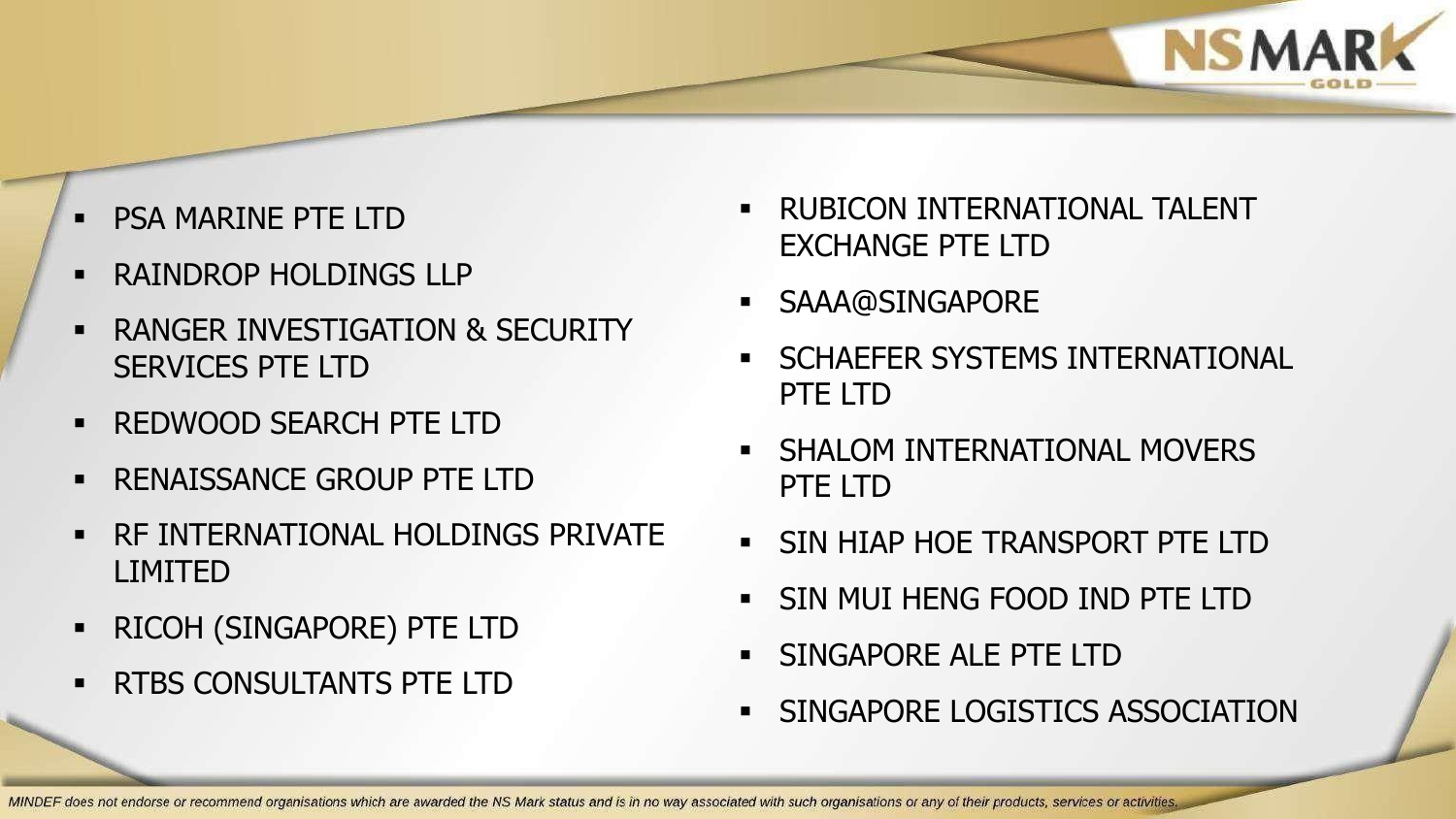- SINGAPORE TELECOMMUNICATIONS LTD
- SINGAPORE YOUTH FLYING CLUB
- **SISTIC.COM PTE LTD**
- SKYLAB HOLDING PTE LTD
- **SMITECH (ASIA) PTE LTD**
- **SMRT CORPORATION LTD**
- **SNL LOGISTICS PTE LTD**
- ST ELECTRONICS (SATCOM & SENSOR SYSTEMS) PTE LTD
- ST ENGINEERING AEROSPACE ENGINES PTE LTD
- ST ENGINEERING AEROSPACE SUPPLIES PTE LTD
- **STAMFORD ASSURANCE PAC**
- STAMFORD MEDIA INTERNATIONAL PTE LTD

**NSMAR** 

- **STRATIFICARE PTE LTD**
- SUN CITY MAINTENANCE PTE LTD
- SUPER STAR HAIRDRESSING
- SYNAPSE LOGIC PTE LTD
- TECHGEMS ENGINEERING & CONSTRUCTION PTE LTD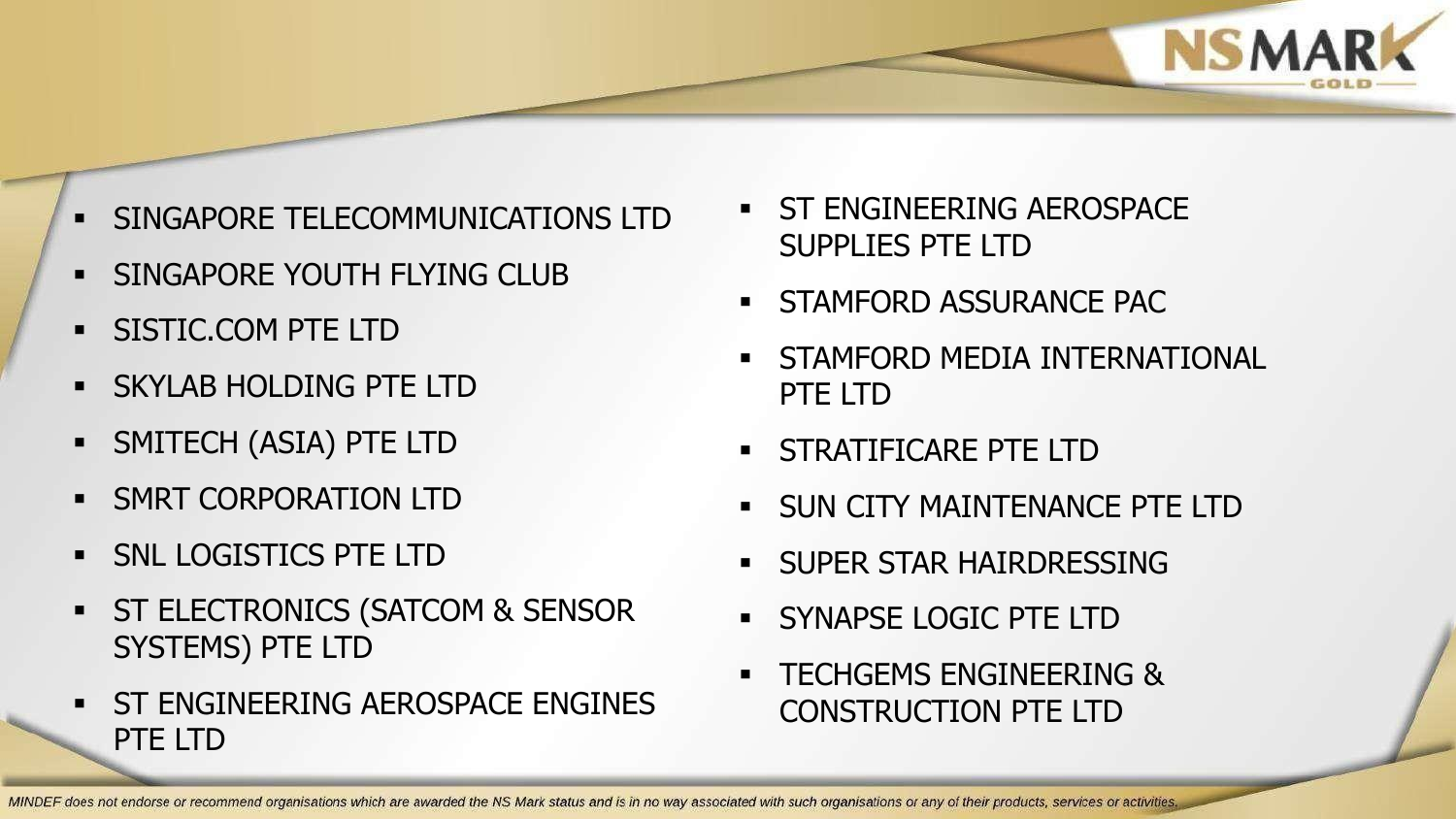- TECHNOFORM BAUTEC ASIA PACIFIC PTE LTD
- TECHSERVE PTE LTD
- THE RESILIENZ CLINIC PTE LTD
- **THE STRAITS NETWORK PTE LTD**
- TIPSY COLLECTIVE
- TITO ISAAC & CO LLP
- TOYOCHEM MARKETING PTE LTD

 TRANSWORLD GROUP SINGAPORE PTE LTD & ITS SUBSIDIARIES (INCLUDING STRAITS ORIENT LINES (S) PTE LTD, PROVIDENCE SHIP MANAGEMENT PTE LTD, BLPL SINGAPORE PTE LTD, TRANSWORLD GLS (S) PTE LTD AND LIBERTY NAVIGATION (S) PTE LTD)

**NSMAR** 

- TREND TECHNOLOGIES SINGAPORE PTE. LTD.
- TRUE FITNESS PTE LTD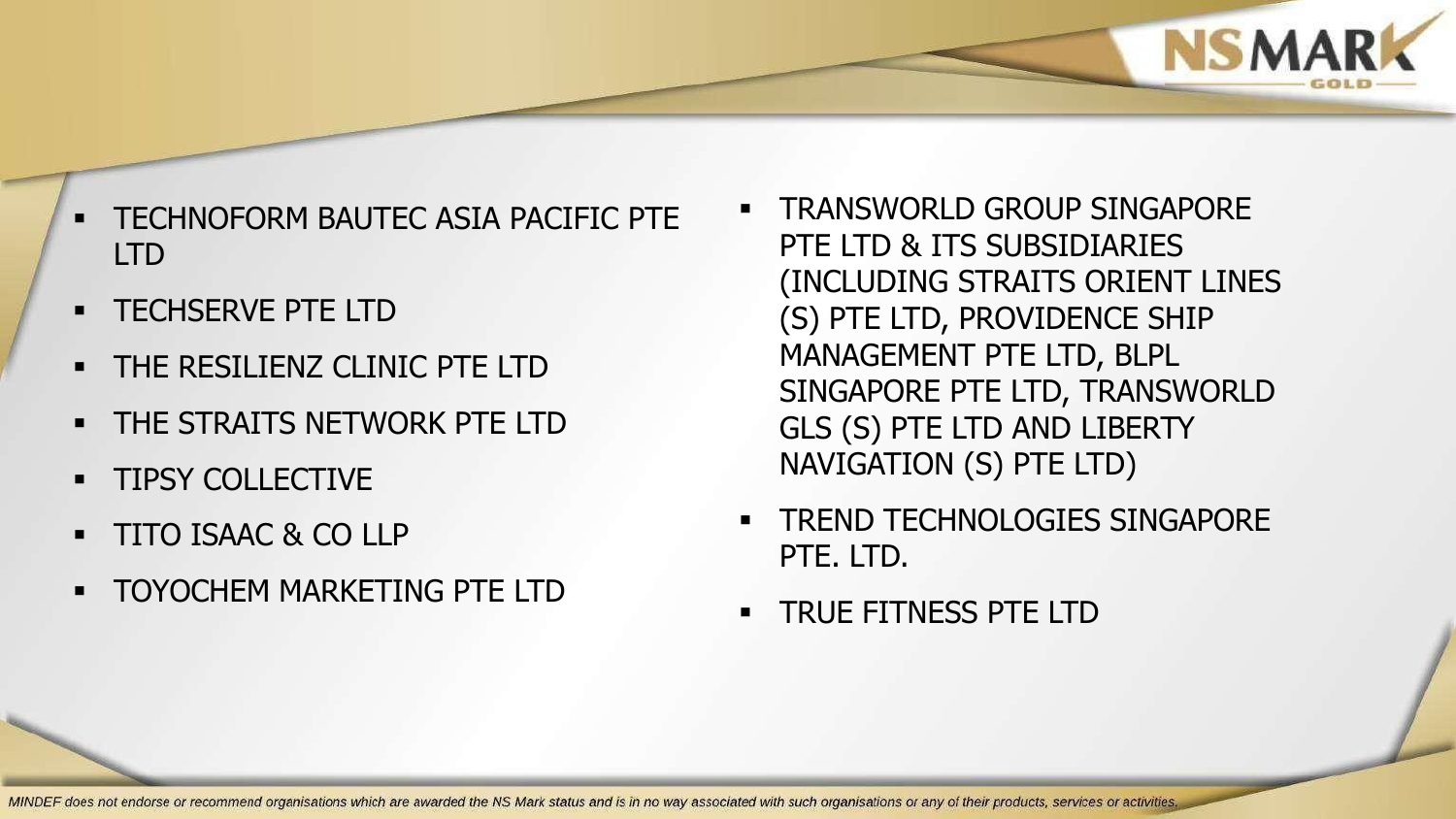- TT ENERGY PTE LTD
- TUAS POWER GENERATION PTE LTD
- **TURNER & TOWNSEND PTE LTD**
- UMW EQUIPMENT & ENGINEERING PTE LTD
- UNITED BMEC PTE LTD
- UT-WAYS FREIGHT SERVICES PTE LTD
- WANIN INDUSTRIES PTE LTD
- WEBSPARKS PTE LTD
- WEST SPRING PRIMARY SCHOOL

YANG KEE LOGISTICS (S) PTE LTD

**NSMAR** 

- YANG YUN XIN BUS SERVICE
- **EXAMPLE THE YELLOW RIBBON SINGAPORE**
- YONG TAI LOONG PTE LTD
- **YUAN XING FOODSTUFF INDUSTRY** PTE LTD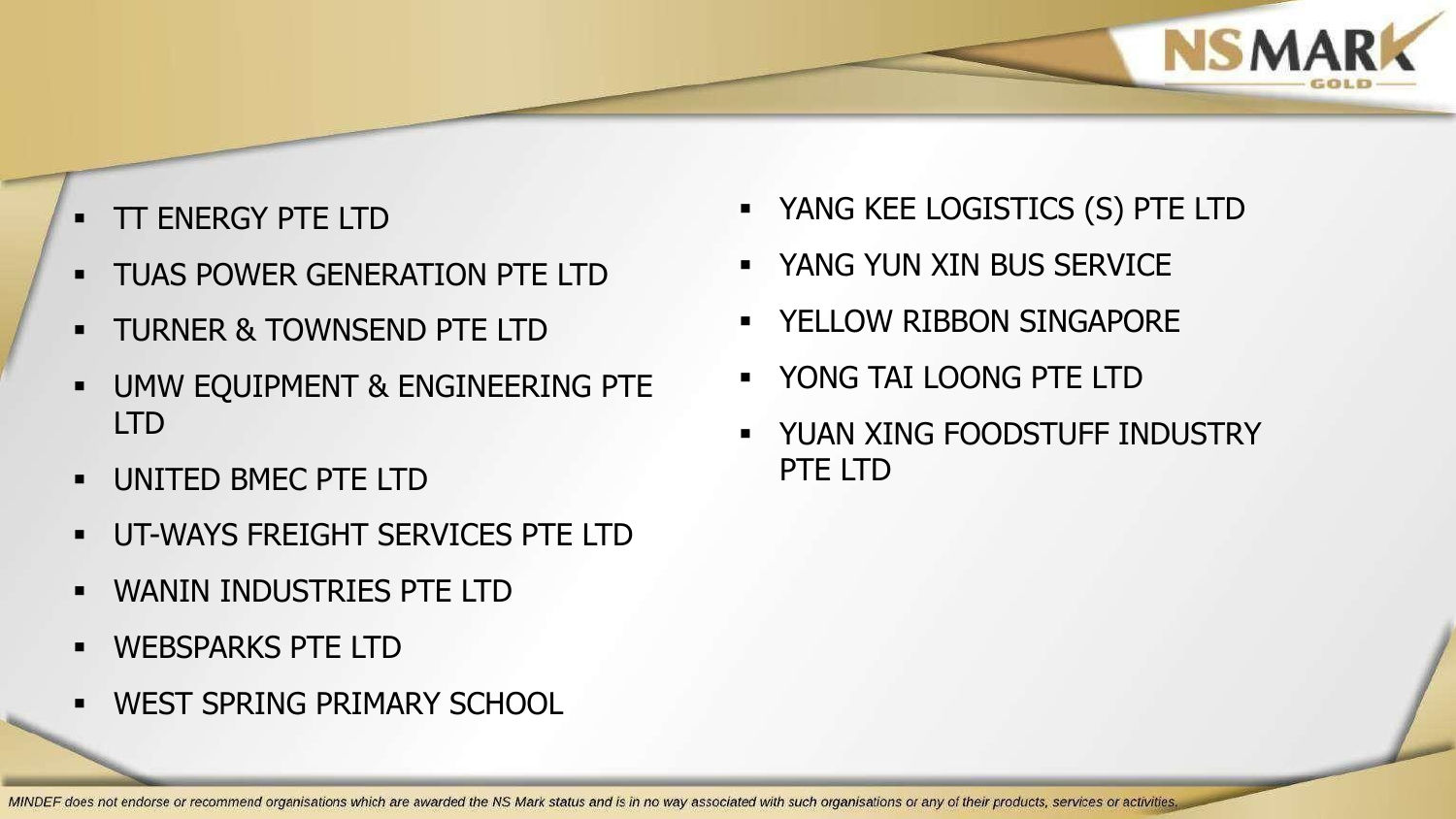### 2019

- +GROUNDZERO PTE LTD
- 3E ACCOUNTING PTE LTD
- 800 SUPER WASTE MANAGEMENT PTE LTE
- AC P. COMPUTER TRAINING & CONSULTANCY PTE LTD
- ACESOLUTION SERVICES PTE LTD
- ACRONIS ASIA PTE LTD
- (INCLUDING ACRONIS ASIA RESEARCH AND DEVELOPMENT PTE LTD AND ACRONIS INTERNATIONAL PTE LTD)
- ADVANCED ENGINEERING GROUP (INTERNATIONAL) PTE LTD
- ADVANCED MATERIAL ENGINEERING PTE. LTD.

**NSMAR** 

- AEGIS BUILDING & ENGINEERING PTE LTD
- ALP BIZ PTE LTD
- ANGLICAN HIGH SCHOOL
- APEMCO MARKETING PTE LTD
- ASIAWIDE FRANCHISE CONSULTANTS PTE LTD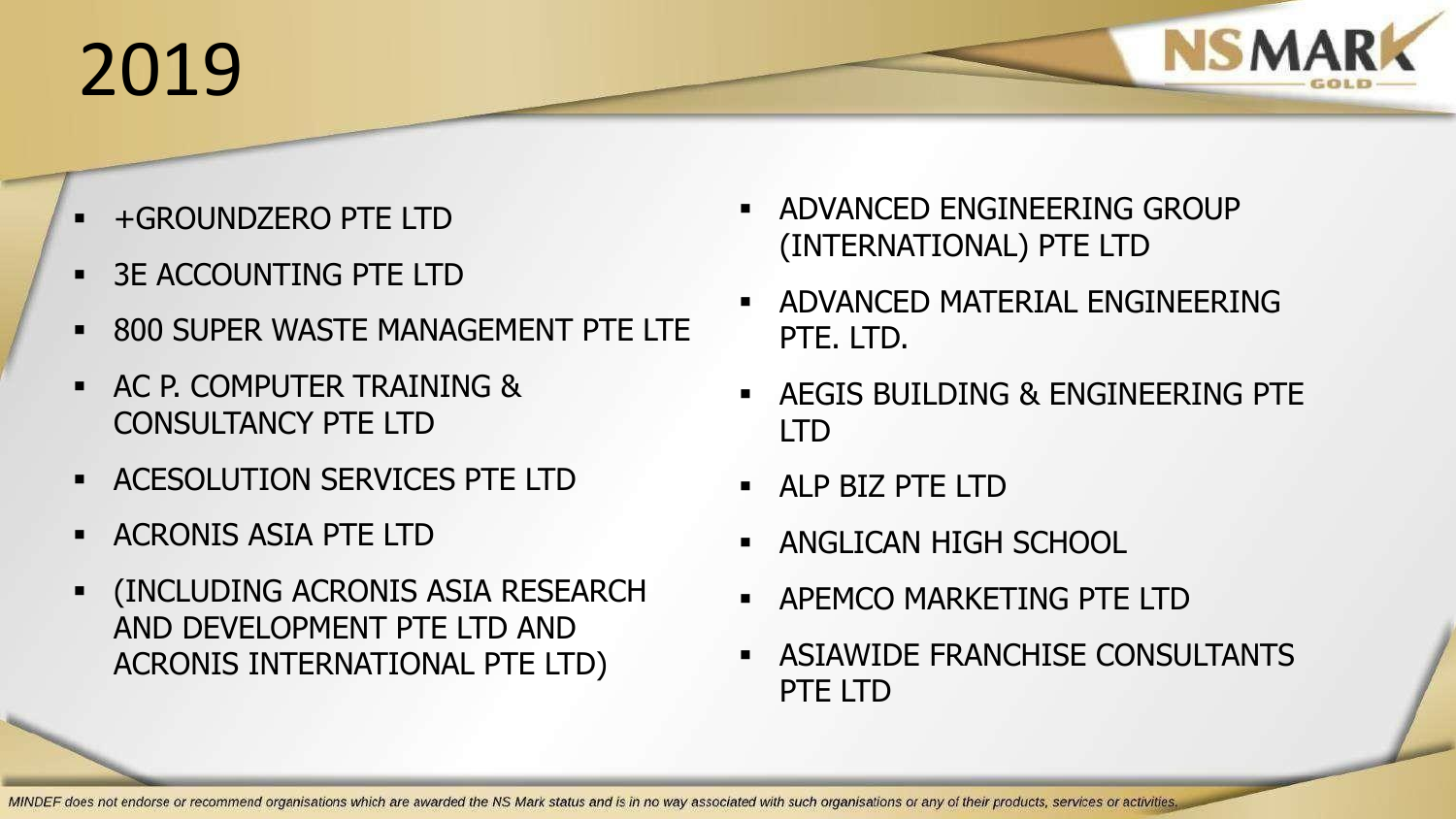- ASSOCIATION OF SMALL & MEDIUM ENTERPRISES (ASME)
- **ASYNERGY INSURANCE AGENCY PTE LTD**
- BC3 SOLUTIONS PTE LTD
- **BEDOK VIEW SECONDARY SCHOOL**
- BIZ VISION GROUP PTE. LTD.
- BLACK-TACTICAL.COM
- BOK SENG LOGISTICS PTE LTD
- BRAINERGY INTERNATIONAL PTE LTD
- CENTRAL PROVIDENT FUND BOARD

CERTIS CISCO SECURITY PTE LTD

**NSMAR** 

- CHANGI AIRPORT GROUP (SINGAPORE) PTE. LTD.
- CHARTWORTH ENTERPRISE SINGAPORE PTE. LTD.
- CHIANG KANG ENTERPRISES COMPANY PTE LTD
- CHIP SOON ALUMINIUM PTE LTD
- COLEX ENVIRONMENT PTE. LTD.
- CONFIDENCE FUNERAL SERVICES PTE LTD
- CONRAD CENTENNIAL SINGAPORE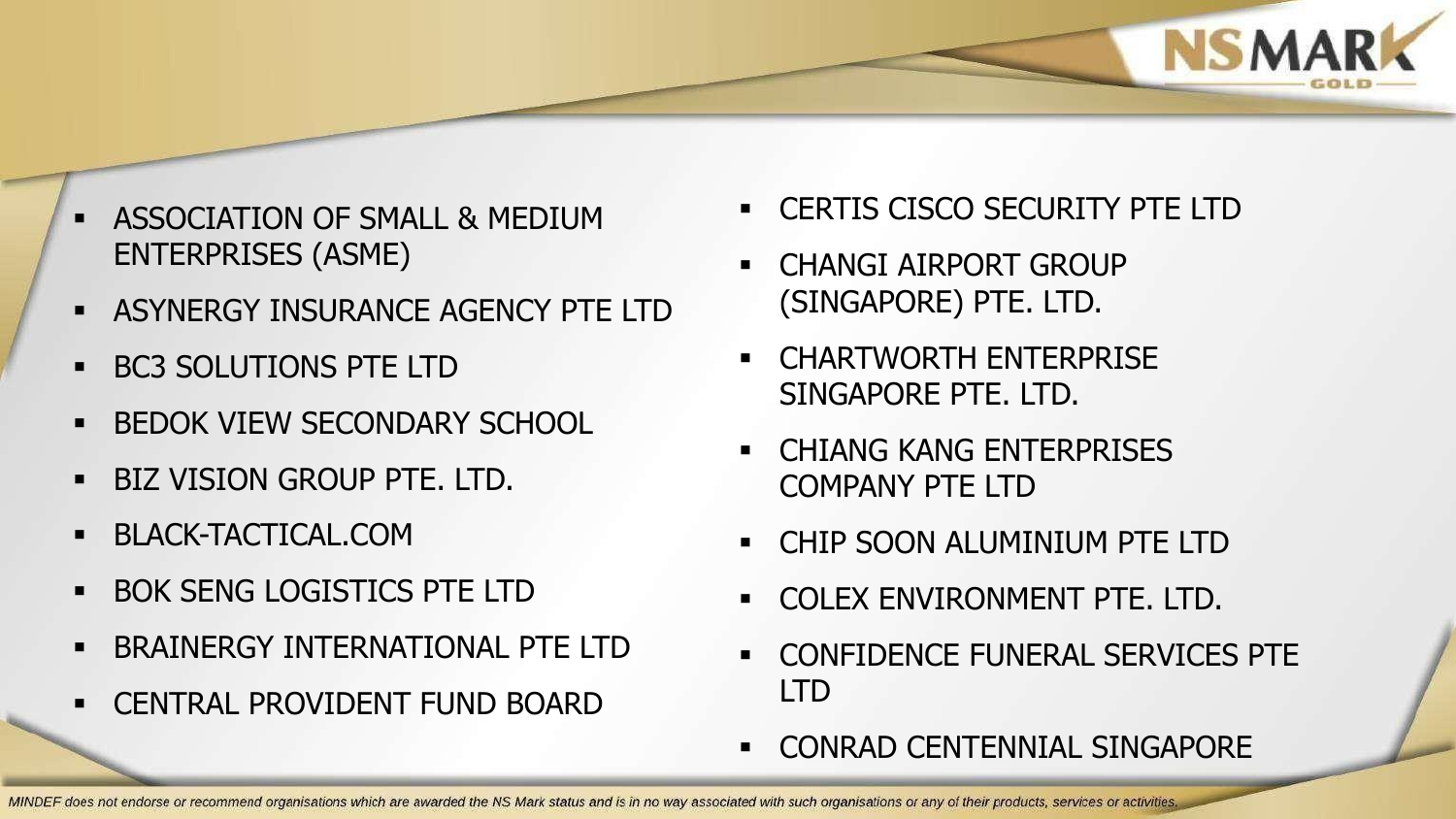- CORPORATION SERVICE COMPANY (SINGAPORE) PTE LTD
- CPG FACILITIES MANAGEMENT PTE LTD
- CTES CONSULTING PTE LTD
- **CYC INTERNATIONAL PTE LTD**
- DESFRAN CONSULTING PTE LTD
- DESKERA SINGAPORE PTE LTD
- DEWTOUCH INNOVATIONS PTE LTD
- DINERS CLUB (SINGAPORE) PTE LTD
- DSO NATIONAL LABORATORIES
- ELIGO PTE LTD
- ELTRACO ROOFING SYSTEM PTE LTD

**NSMAR** 

- EMERGENETICS CAELAN AND SAGE (OPERATING AS EMERGENETICS ASIA PACIFIC)
- ENFORCE AUTOMATICS GLOBAL PTE LTD
- ENG BEE PAPER MERCHANT PTE LTD
- ENG KONG CONTAINER AGENCIES PTE LTD
- ENG TUANG TRADING
- ENOVATE SYSTEM PTE LTD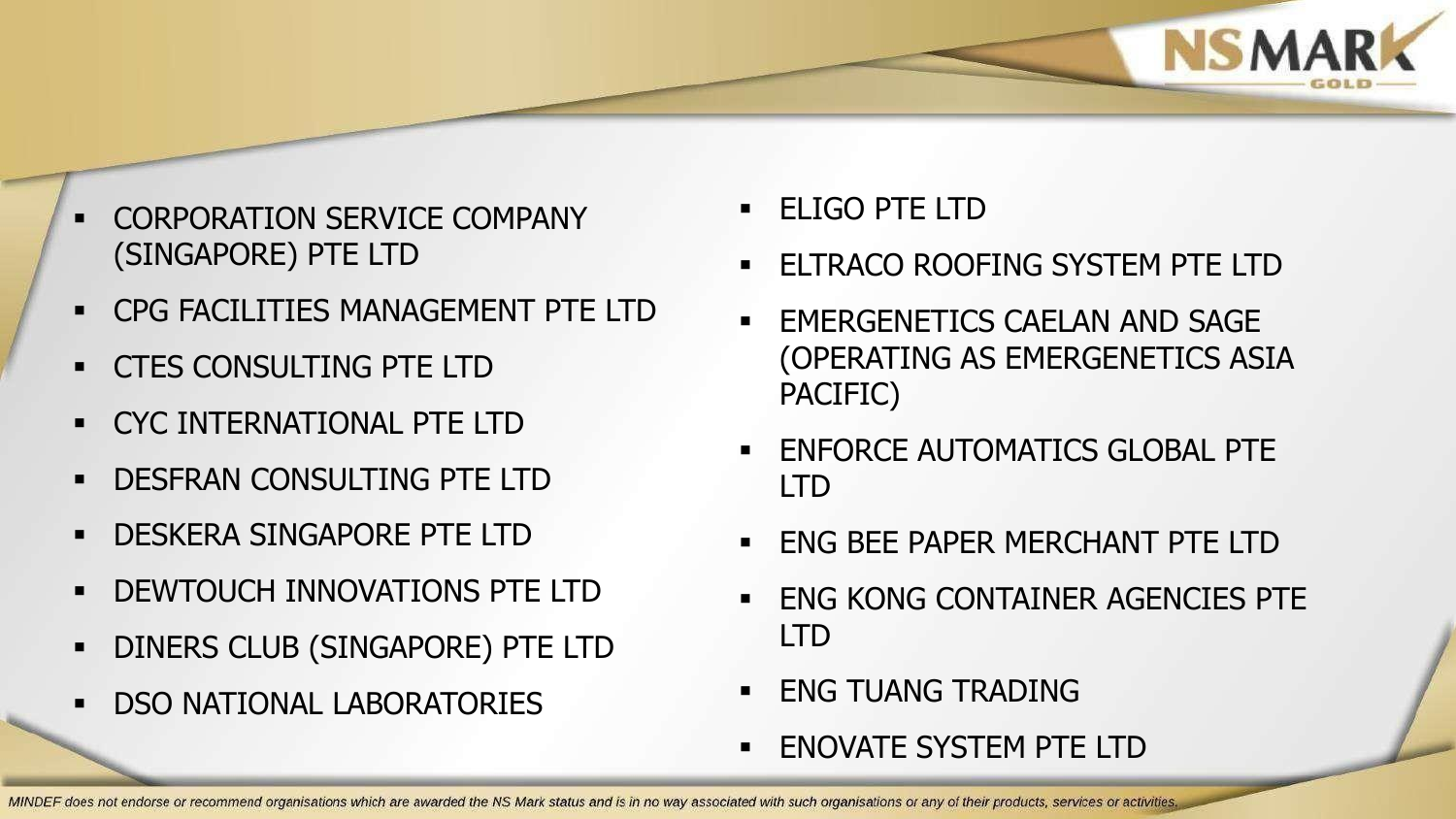- ENSURE ENGINEERING PTE LTD
- FOOD REPUBLIC PTE LTD
- **FORTUNE ELECTRICAL CONTROL PTE LTD**
- G.U.A.R.D.S TECHNOLOGY PTE LTD
- GIANT AUTOMOBILE PTE LTD
- GOLDEN INTERNATIONAL HOLDINGS PTE LTD
- GRAND PARK CITY HALL
- GREENRIDGE PRIMARY SCHOOL
- HERAEUS MATERIALS SINGAPORE PTE LTD

 HIGHWAY INTERNATIONAL PRIVATE LTD

**NSMAR** 

- HIMAWARI PTE LTD
- HOMETEAMNS
- HONG HE SUPPLY PTE LTD
- HONG LIAN GIM KEE
- HOSTECH PTE. LTD.
- HP PPS SINGAPORE (SALES) LTD, HP PPS ASIA PACIFIC PTE LTD, HP SINGAPORE (PRIVATE) LTD
- **HUORGLCOLOGY GLOBAL PTE LTD**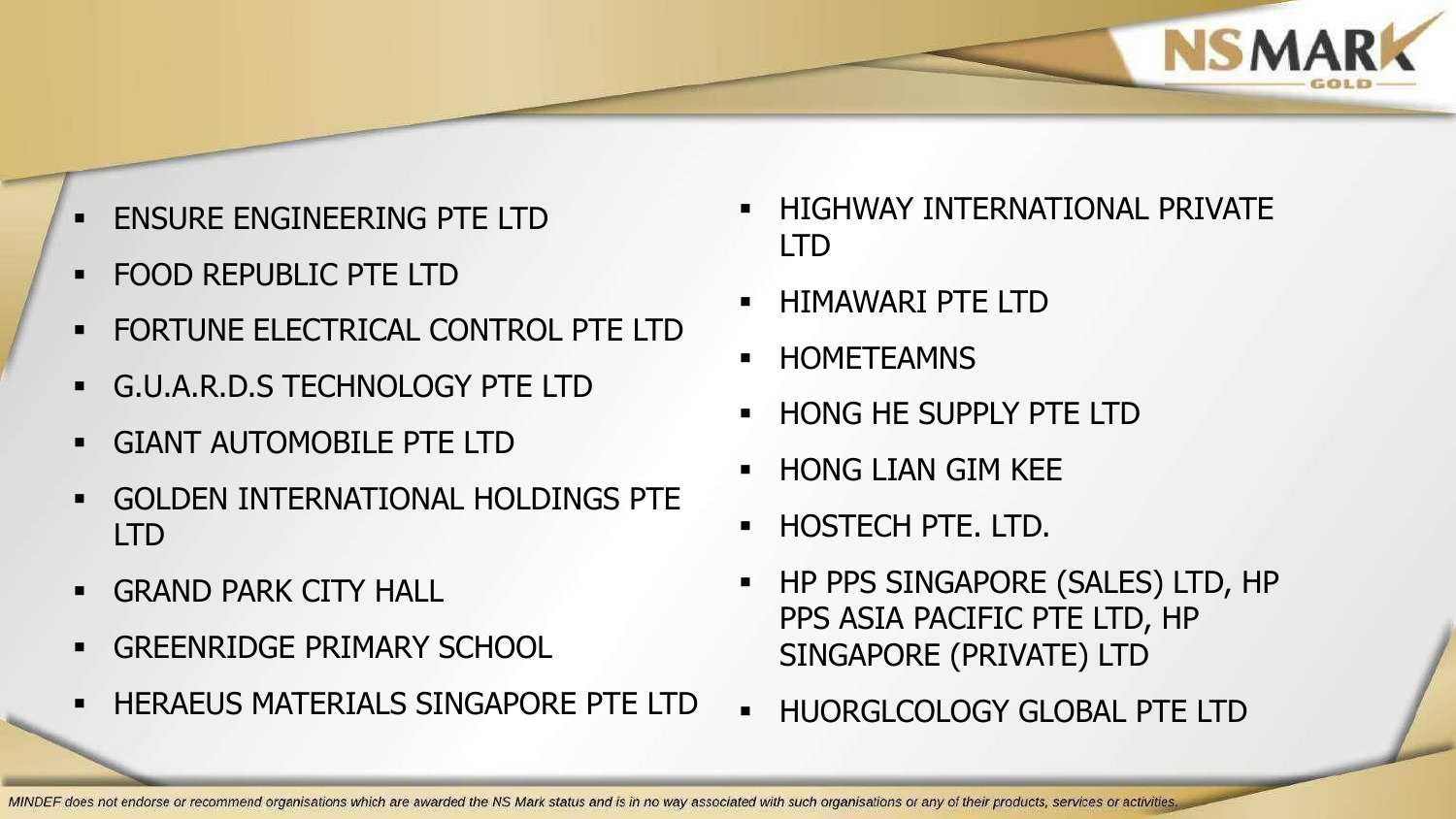- INCLUS PTE. LTD.
- INFO-COMMUNICATIONS MEDIA DEVELOPMENT AUTHORITY
- JOHN CONSTRUCTION PTE LTD
- JPN INDUSTRIAL TRADING PTE LTD
- **URONG PIONEER JUNIOR COLLEGE**
- JURONG PORT PTE LTD
- KEPPEL OFFSHORE & MARINE LTD
- KEPPEL SHIPYARD LIMITED
- KIM HENG MARINE & OILFIELD PTE LTD

KMG SINGAPORE PTE LTD

**NSMAR** 

- KMT MARINE PTE. LTD.
- LA PARFUMERIE PTE LTD
- **LAND TRANSPORT AUTHORITY**
- **ELEEDEN NATIONAL OXYGEN LTD**
- **LIFEWORKS ASSOCIATES**
- L-TAC MACHINE TOOLS PTE LTD
- **LUCKY JOINT CONSTRUCTION PTE** LTD
- **M4 SOLUTIONS PTE. LTD.**
- MEC ENGINEERING PTE LTD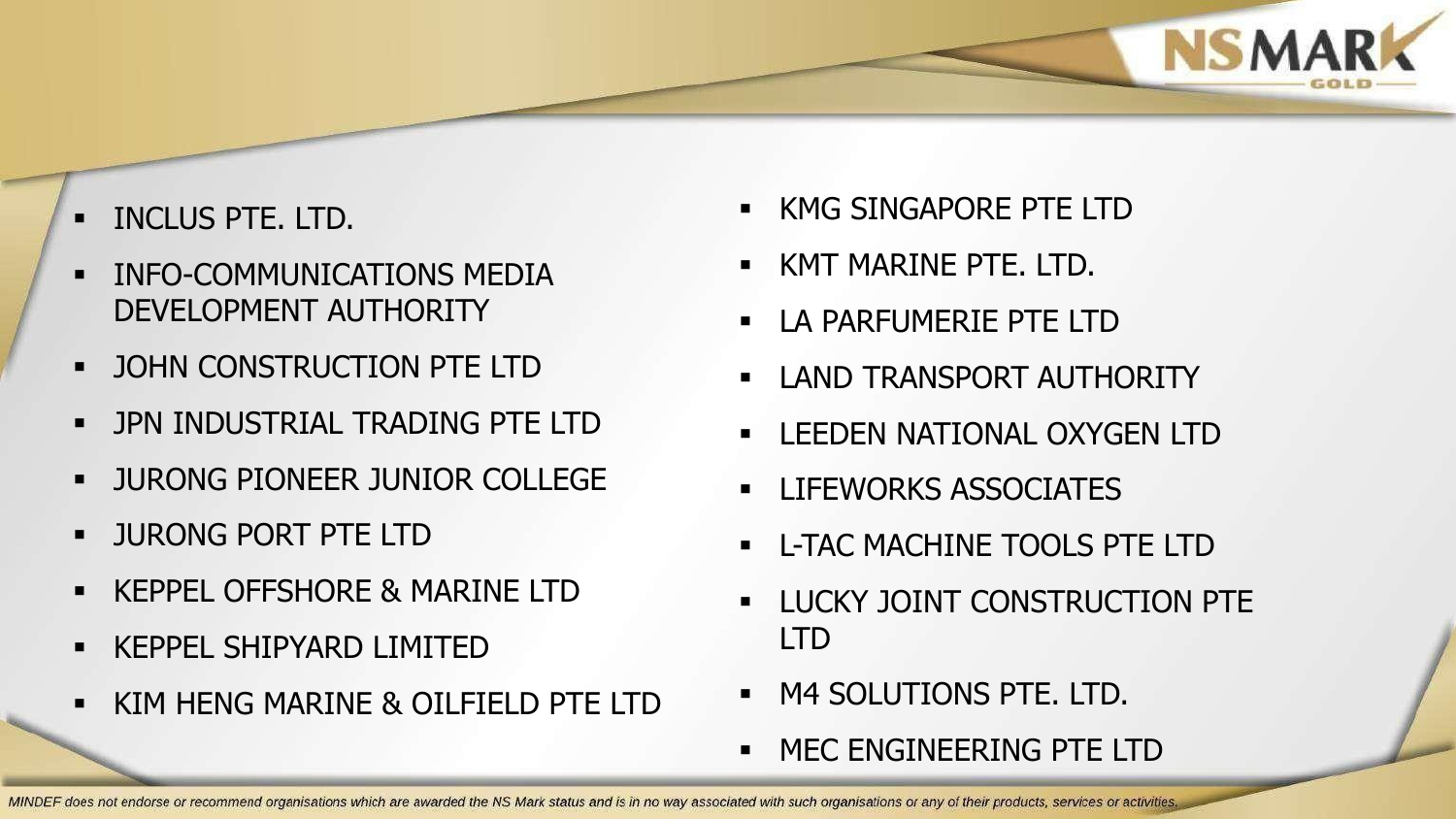- METROHM SINGAPORE PTE LTD
- MOH HOLDINGS PTE LTD
- **NANYANG GIRLS' HIGH SCHOOL**
- NANYANG POLYTECHNIC
- **NATIONAL ENVIRONMENT AGENCY**
- **NDE TECHNICAL SERVICES SINGAPORE** PTE LTD
- **NGEE ANN POLYTECHNIC**
- NTUC FAIRPRICE CO-OPERATIVE LTD
- OAKWOOD PREMIER OUE SINGAPORE

**PANTROPIC ONLINE PTE LTD** 

**NSMAR** 

- PETROCHINA INTERNATIONAL (SINGAPORE) PTE. LTD.
- POH TIONG CHOON LOGISTICS **GROUP**
- PREMIER SECURITY CO-OPERATIVE LIMITED
- **PRINCESS ELIZABETH PRIMARY SCHOOL**
- PROSEC SERVICES PTE LTD
- PSA CORPORATION LTD
- RAFFLES HOTEL SINGAPORE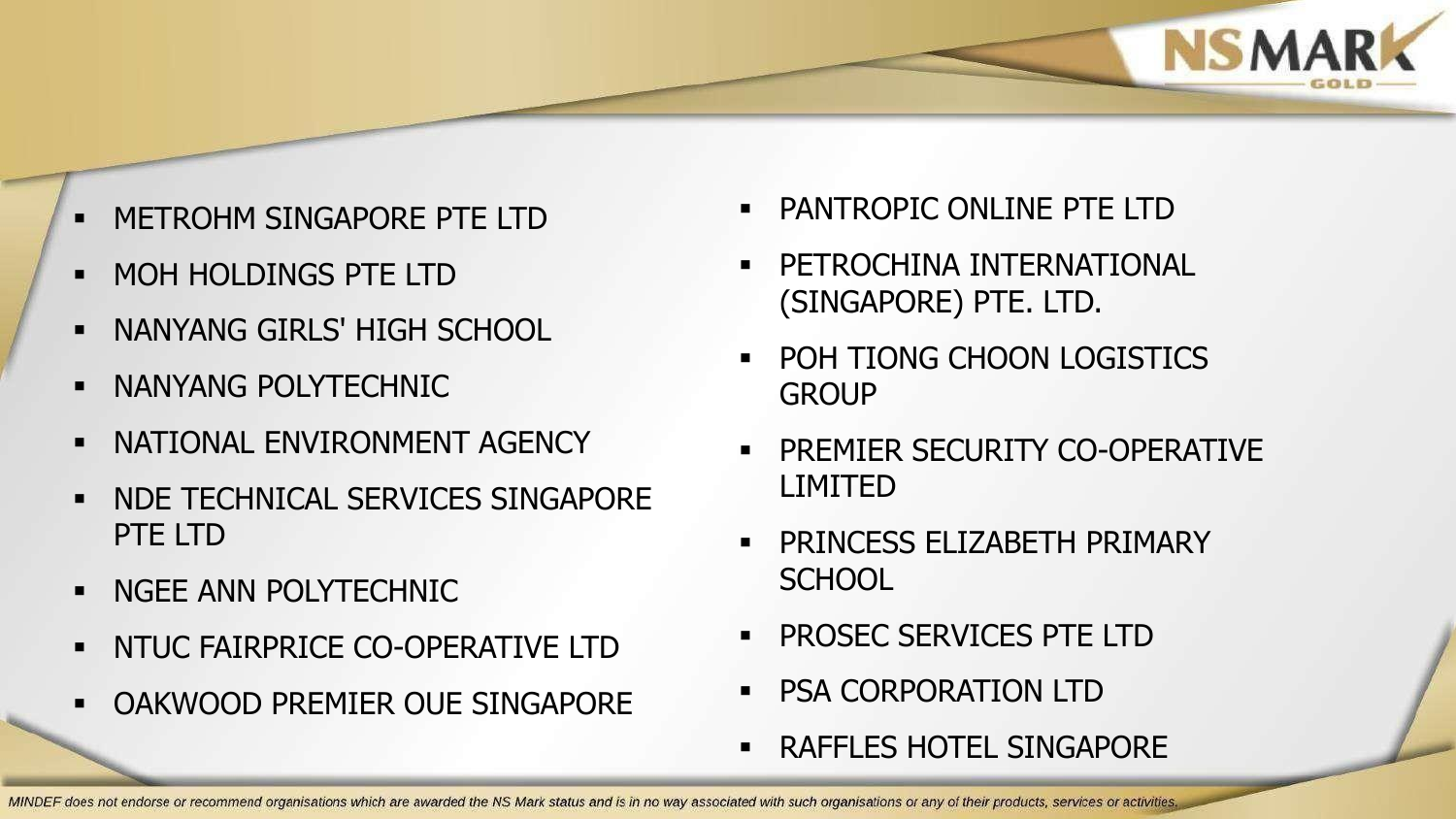- RAINBOW BUS SERVICES
- REPUBLIC POLYTECHNIC
- RESORTS WORLD AT SENTOSA PTE LTD
- REVAMP HAIR (S) PTE LTD.
- RHODIUM RESOURCES PTE LTD
- RINA HONG KONG LTD SINGAPORE **BRANCH**
- RPRE (SINGAPORE) PTE LTD
- RUN MEDIA
- SAM ALUMINIUM ENGINEERING PTE LTD

SAMWOH CORPORATION PTE. LTD.

**NSMAR** 

- SATS LTD
- **SBS TRANSIT LTD (AONS 2016)**
- SDDA PTE LTD
- SEELBOND PTE LTD
- SEMBAWANG COUNTRY CLUB
- SEMBCORP DESIGN AND CONSTRUCTION PTE LTD
- SEMBCORP MARINE LIMITED
- **SENG KANG SECONDARY SCHOOL**
- SETSCO SERVICES PTE LTD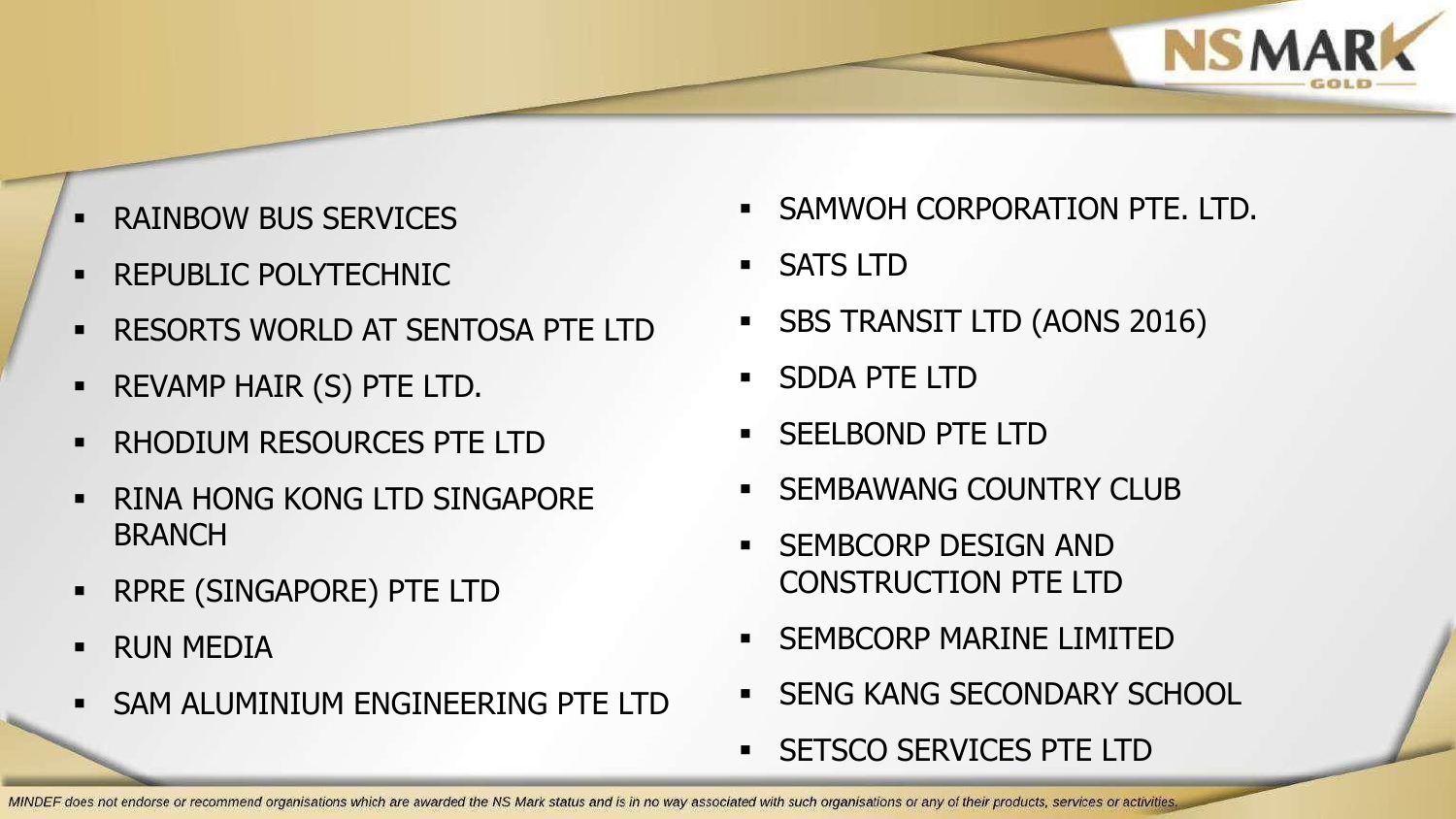- SHINGDA CONSTRUCTION PTE. LTD.
- SINGAPORE CHINESE CHAMBER OF COMMERCE & INDUSTRY
- SINGAPORE FOOD AGENCY
- SINGAPORE G PTE LTD
- SINGAPORE INSTITUTE OF TECHNOLOGY
- SINGAPORE INTERNATIONAL CHAMBER OF COMMERCE (SICC)
- SINGAPORE MANAGEMENT UNIVERSITY
- SINGAPORE MANUFACTURING FEDERATION

 SINGAPORE NATIONAL EMPLOYERS FEDERATION

**NSMAR** 

- **SINGAPORE PRESS HOLDINGS** LIMITED
- SMRT CORPORATION LTD
- SPCI PTE LTD
- SPIC & SPAN PTE LTD
- **SPORT SINGAPORE**
- **ST ELECTRONICS (E-SERVICES) PTE** LTD
- **ST ELECTRONICS (INFO-SOFTWARE** SYSTEMS) PTE. LTD.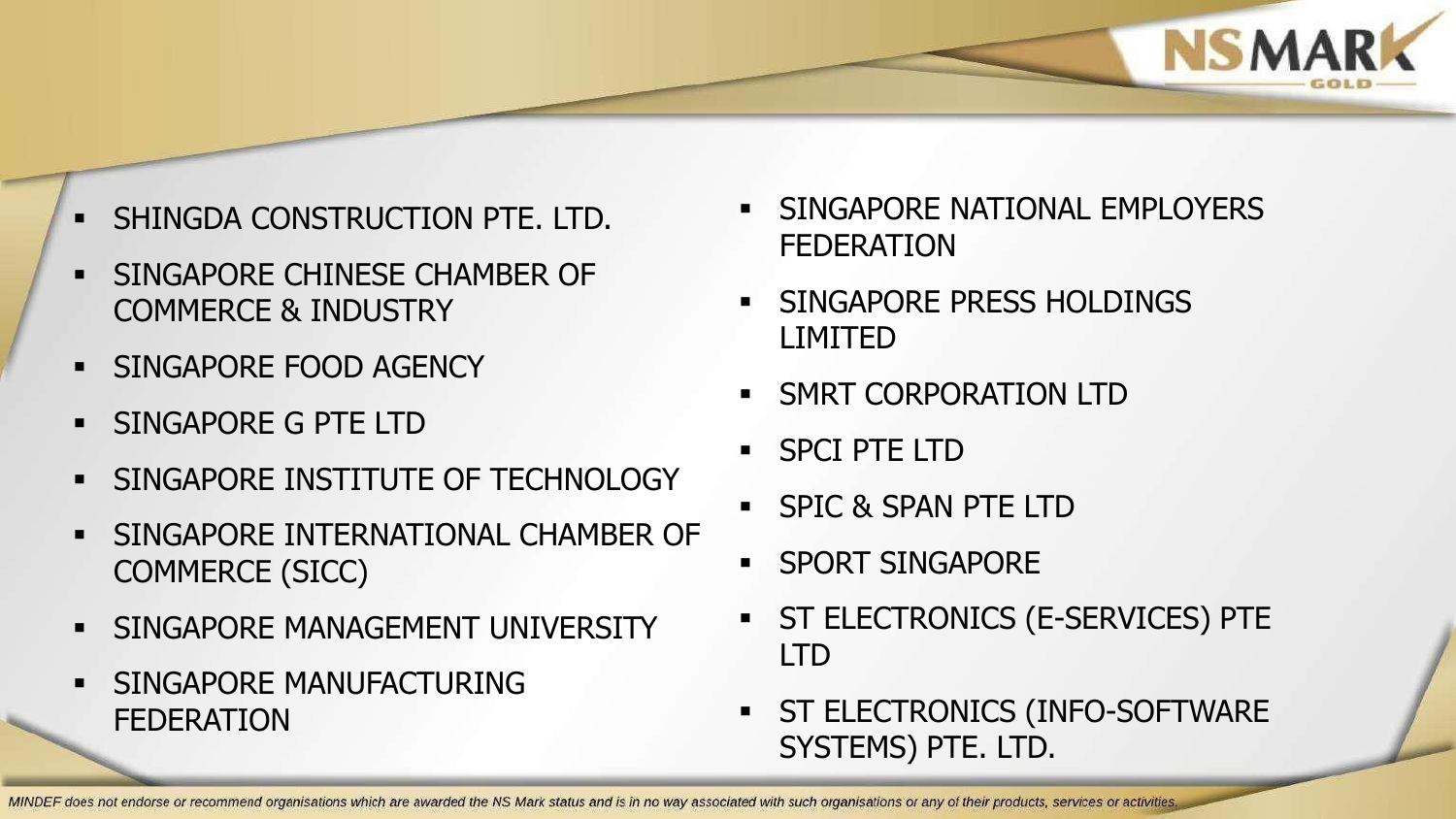- ST ENGINEERING ELECTRONICS LTD
- ST ENGINEERING MARINE LTD (UEN: 196800180M)
- ST LOGISTICS PTE LTD
- STARR E.T.C PTE LTD
- STELOP PTE LTD (UEN: 19940576C)
- SUCCESS FRONTIERS TRAINING AND CONSULTANCY PTE LTD
- SUNBO HOLDING PTE LTD
- SW CONSTRUCTION PTE LTD
- SYNERGY FINANCIAL ADVISERS PTE LTD
- **T S & T ENGINEERING PTE. LTD.**
- T.S. & T. CONSTRUCTION PTE LTD
- TAN TOCK SENG HOSPITAL PTE LTD

**NSMAR** 

- **TELEDIRECT PTE LTD**
- TEMASEK CLUB
- **THALES SOLUTIONS ASIA PTE LTD**
- THE GLOBAL CITIZEN PTE LTD
- THE PERFECT GIFT
- THE SAF WARRANT OFFICERS AND SPECIALISTS CLUB (THE CHEVRONS)
- **TOOTH MATTERS DENTAL SURGERY**